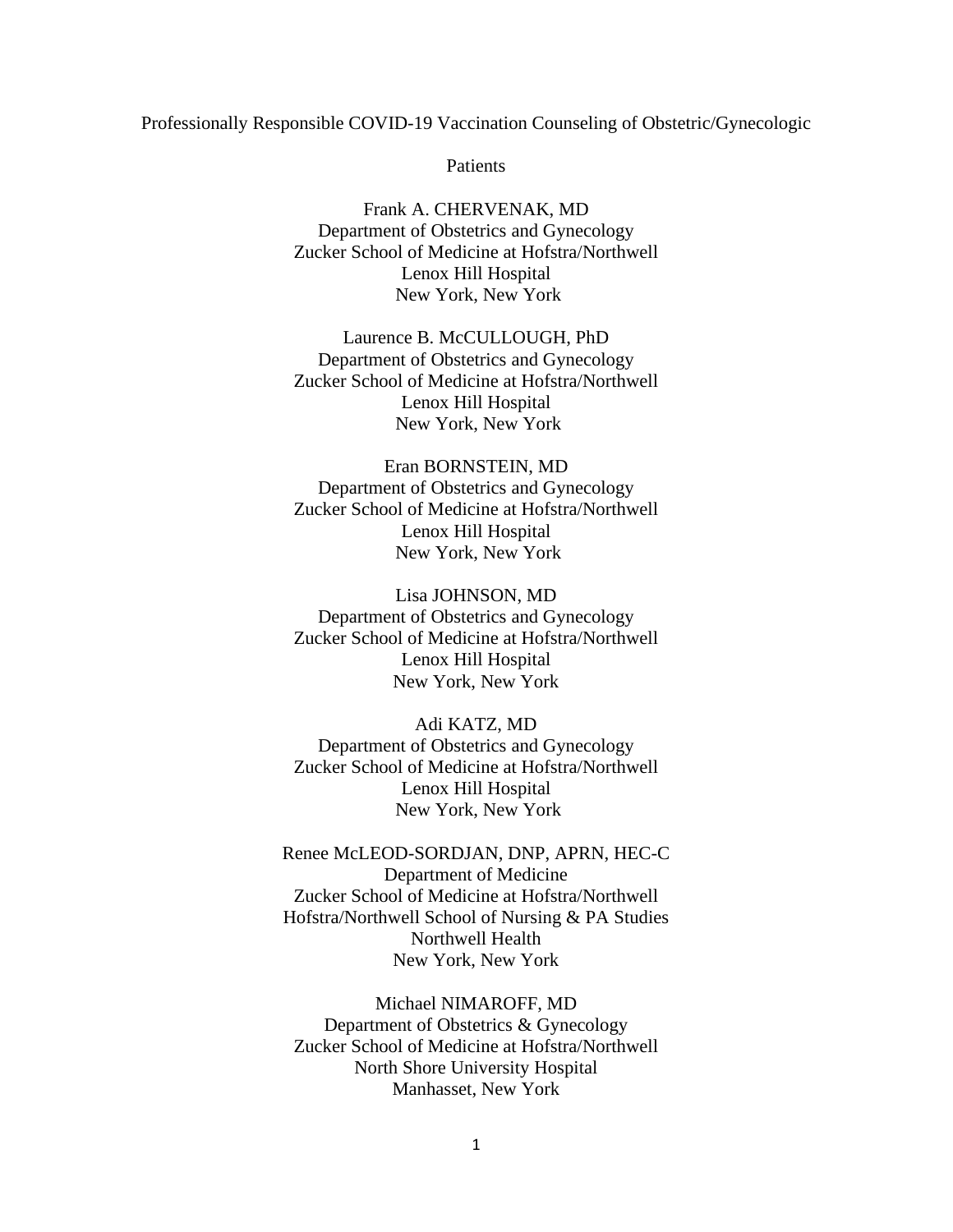Burton L. ROCHELSON, MD Department of Obstetrics and Gynecology Zucker School of Medicine at Hofstra/Northwell North Shore University Hospital Manhasset, New York

Ms. Asma TEKBALI, MPH Department of Epidemiology Zucker School of Medicine at Hofstra/Northwell Lenox Hill Hospital New York, New York

> Ms. Ashley WARMAN, MS, HEC-C Department of Medicine Division of Medical Ethics Lenox Hill Hospital New York, New York

Kim WILLIAMS, MD Department of Pediatrics/Neonatology Zucker School of Medicine at Hofstra/Northwell Lenox Hill Hospital New York, New York

Amos GRÜNEBAUM, MD Department of Obstetrics and Gynecology Zucker School of Medicine at Hofstra/Northwell Lenox Hill Hospital New York, New York

The authors report no conflicts of interest.

Funding source: Departmental funds

Corresponding Author:

Frank A. Chervenak, MD Department of Obstetrics and Gynecology Lenox Hill Hospital 100 East 77th St. New York, New York 10075 212 434 4445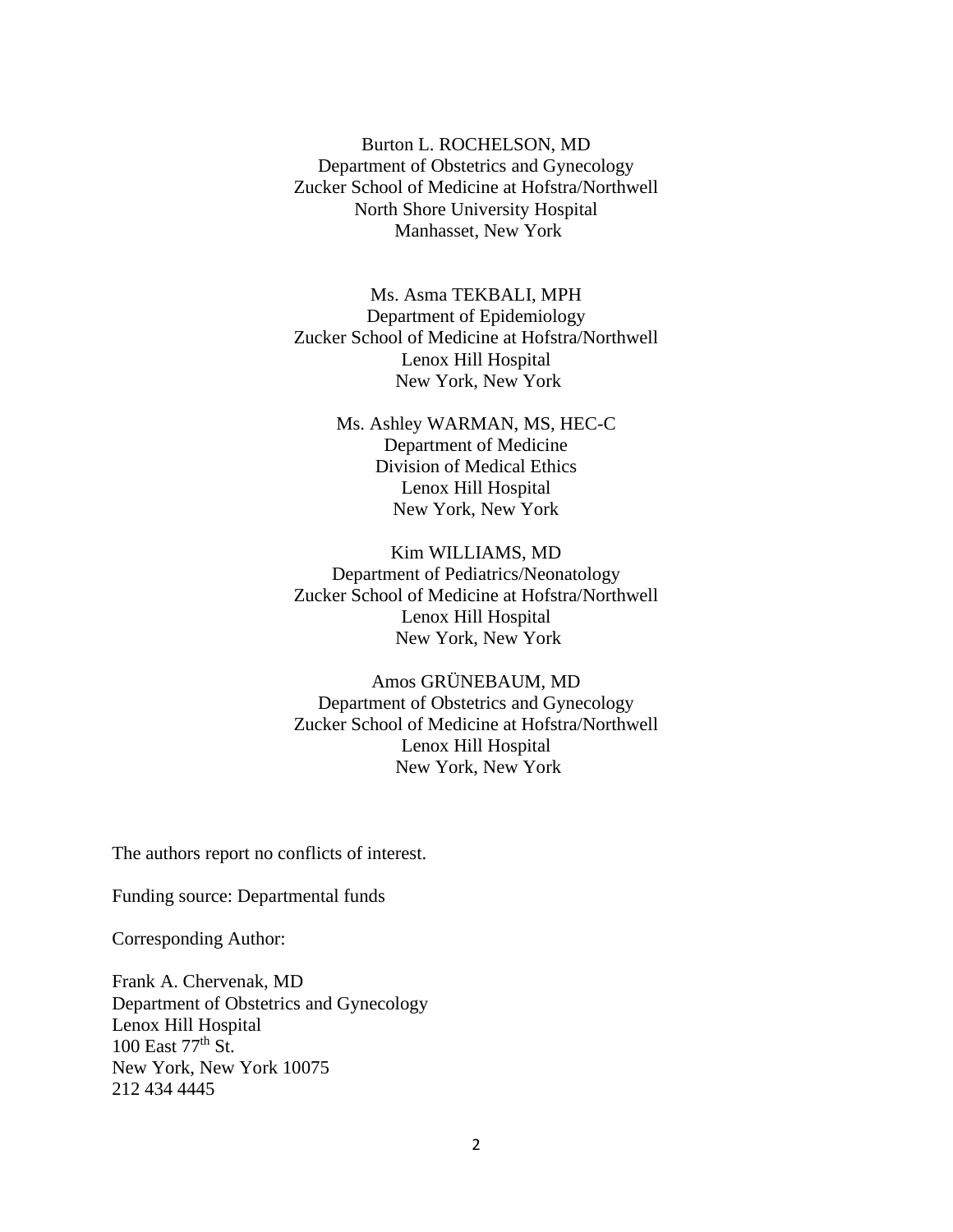# [fchervenak@northwell.edu](mailto:fchervenak@northwell.edu)

Word Counts

Abstract: 396<br>Text: 3,79 3,791 Condensation

Physicians should recommend COVID-19 vaccination to patients who are pregnant, planning to

become pregnant, and breastfeeding or planning to breastfeed.

Short Title

Counseling Patients about COVID-19 Vaccination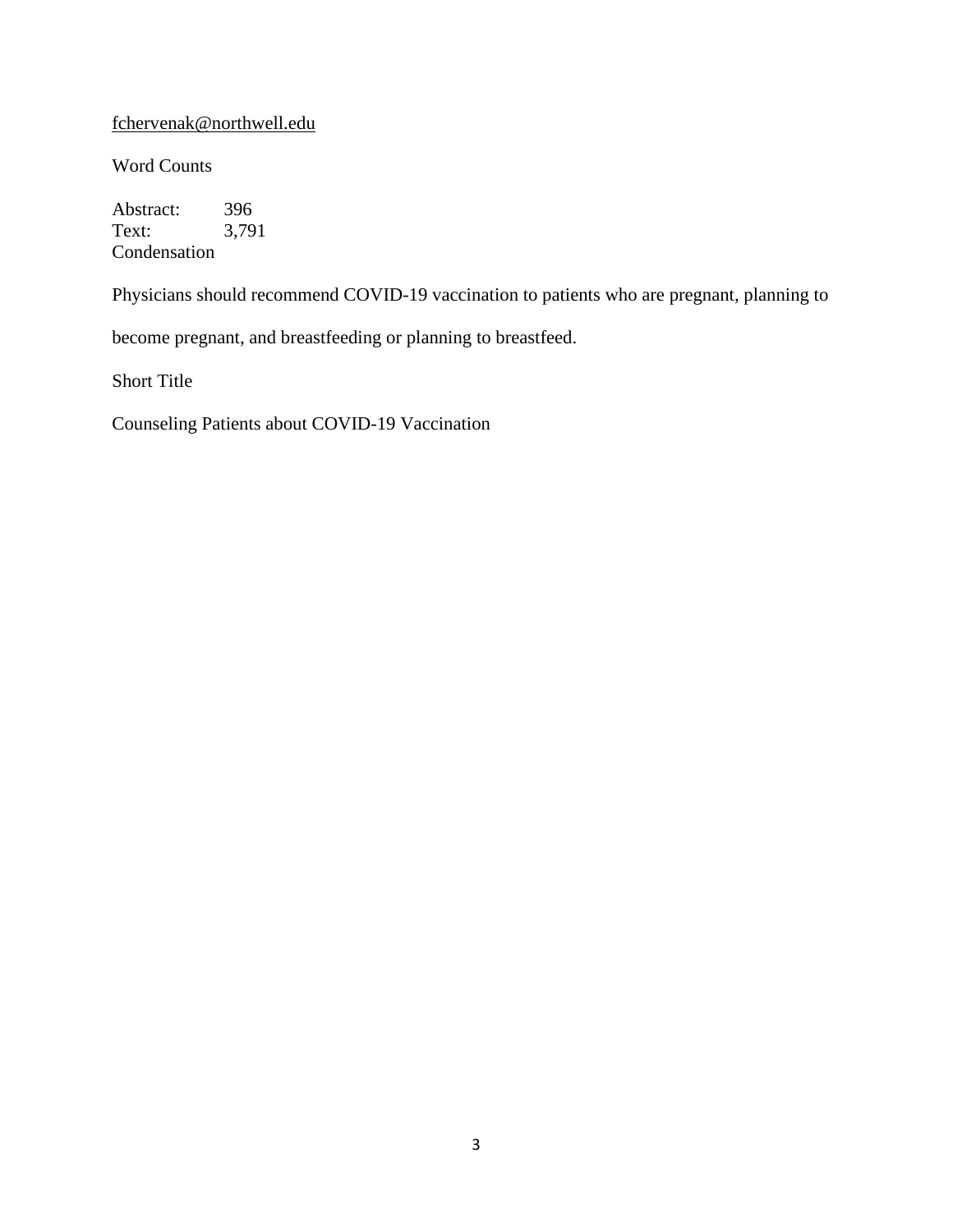### Abstract

The development of COVID-19 vaccines in current and planned clinical trials is essential for the success of this public health response. This paper focuses on how physicians should implement the results of these clinical trials: counseling patients who are pregnant, planning to become pregnant, breastfeeding or planning to breastfeed about vaccines with government authorization for clinical use. Determining the most effective approach to counseling patients about COVID-19 vaccination is challenging. We address the professionally responsible counseling of three groups of patients – those who are pregnant, those planning to become pregnant, and those breastfeeding or planning to breastfeed. We begin with an evidence-based account of five major challenges: the limited evidence base; documented increased risk of severe disease among pregnant COVID-19-infected patients; conflicting guidance from government agencies and professional associations; false information about COVID-19 vaccines; and maternal mistrust and vaccine hesitancy. We then provide evidence-based, ethically justified, practical guidance for meeting these challenges in professionally responsible counseling of patients about COVID-19 vaccination. To guide professionally responsible counseling of patients who are pregnant, planning to become pregnant, and breastfeeding or planning to breastfeed, we explain how obstetrician-gynecologists should evaluate current clinical information and why a recommendation of COVID-19 vaccination should be made and how this assessment should be presented to patients in the informed consent process with the goal of empowering them to make informed decisions. We also present a pro-active account of how to respond when patients refuse recommended vaccination, the elements of which are the legal obligation of informed refusal and the ethical obligation to ask patients to reconsider. During this process, the physician should be alert to vaccine hesitancy, ask patients to express their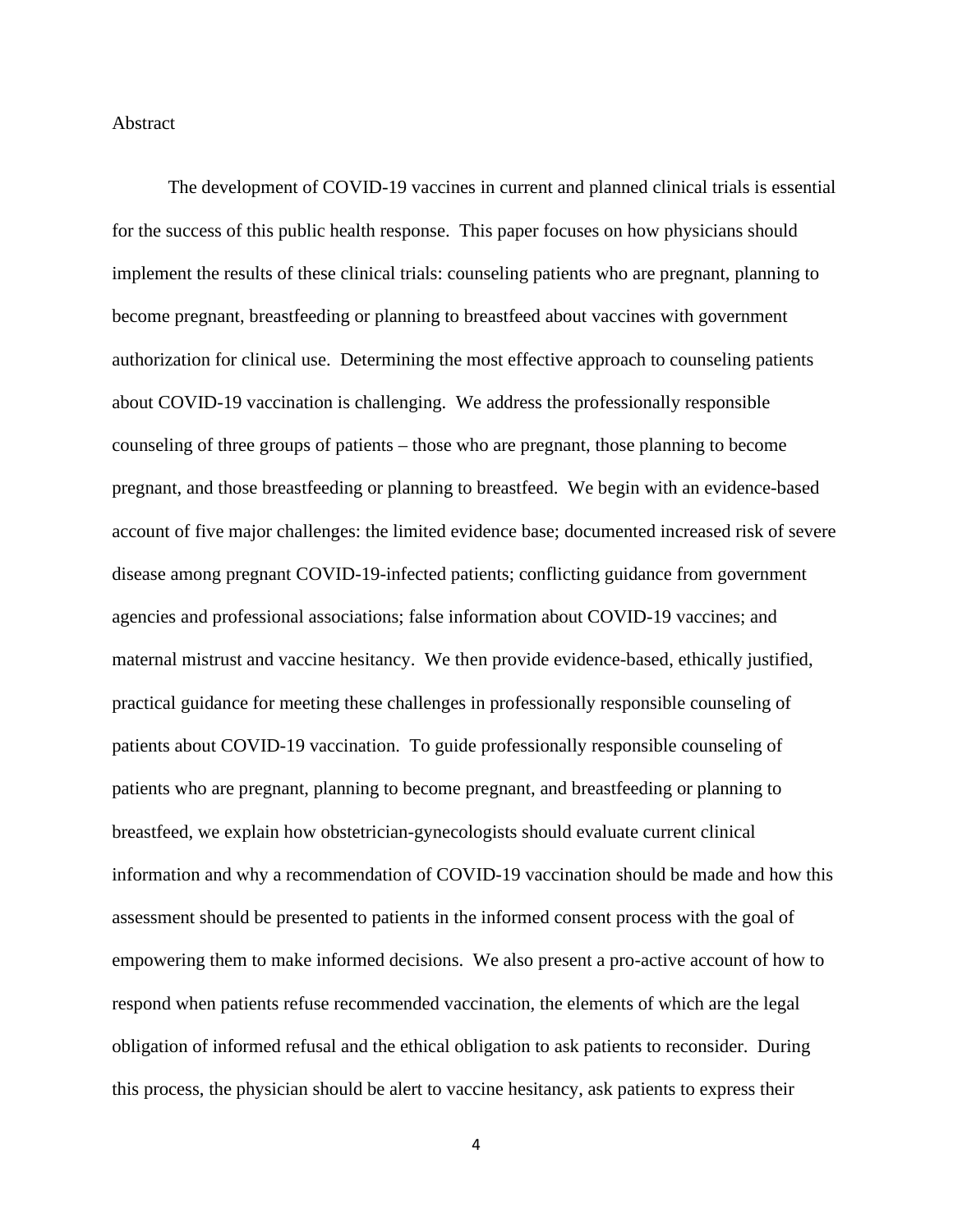hesitation and reasons for it, and respectfully address them. In contrast to the conflicting guidance from government agencies and professional associations, evidence-based professional ethics in obstetrics and gynecology provides unequivocal and clear guidance: The physician should recommend COVID-19 vaccination to patients who are pregnant, planning to become pregnant, and breastfeeding or planning to breastfeed. To prevent widening health inequities, to build trust in the health benefits of vaccination and to encourage COVID-19 vaccine and treatment uptake, in addition to recommending COVID-19 vaccinations, physicians should engage with communities to tailor strategies to overcome mistrust and deliver evidence-based information, robust educational campaigns and novel approaches to immunization.

### Key Words

Beneficence, Breastfeeding, Clinical Trials, Counseling, COVID-19, Vaccination, Informed Consent, Informed Refusal, mRNA vaccines, Becoming Pregnant, Pregnancy, Professional Ethics, Autonomy, SARS-CoV-2, Shared Decision Making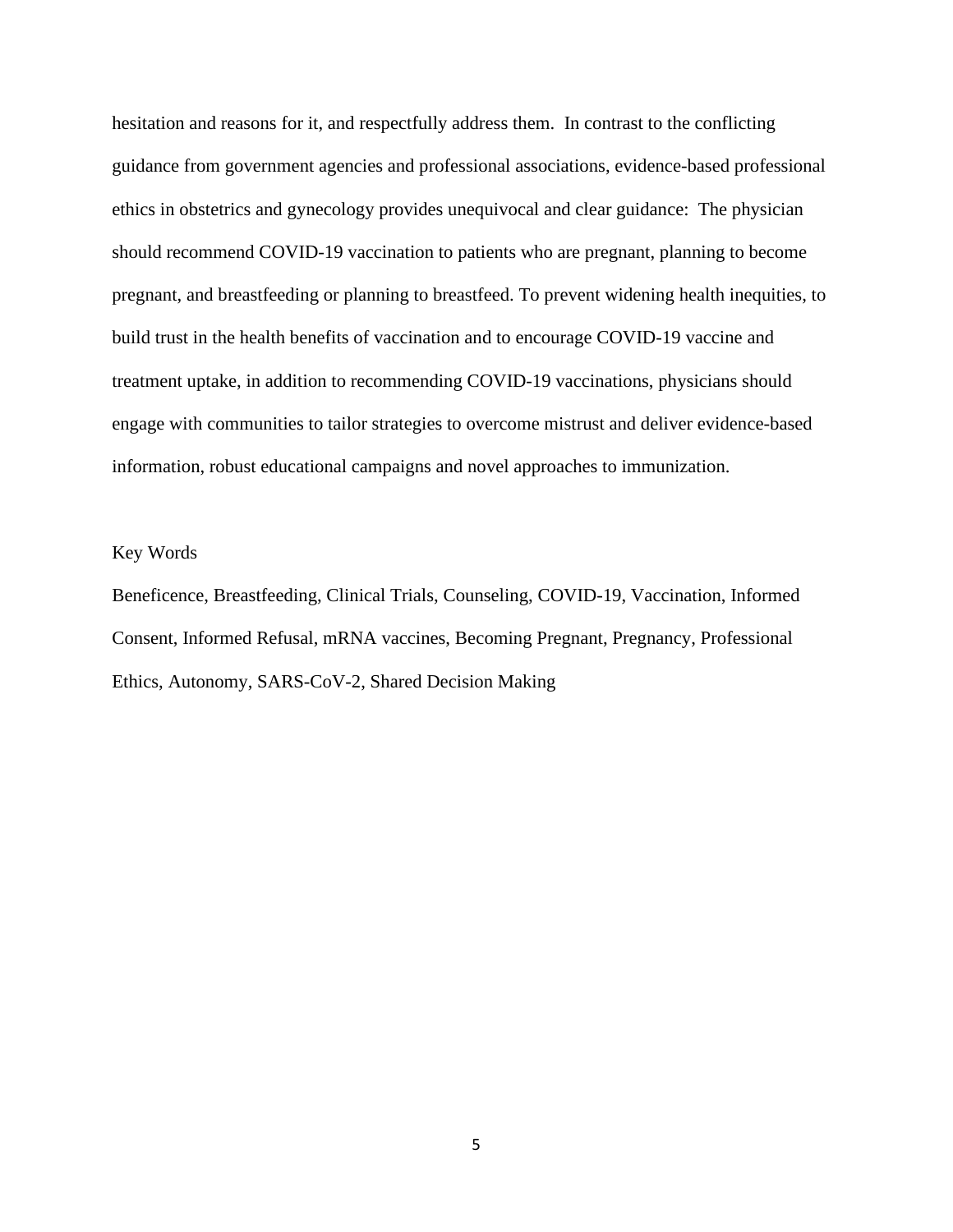### INTRODUCTION

The COVID-19 pandemic has created a global health crisis that requires effective prevention and treatment on an unprecedented scale. The development of COVID-19 vaccines in current and planned clinical trials is essential for the success of this public health response, which all physicians should strongly support. This paper focuses on how physicians should implement the results of clinical trials: counseling patients who are pregnant, planning to become pregnant, breastfeeding or planning to breastfeed about vaccines.

In December 2020, the U.S. Food and Drug Administration (FDA) issued an Emergency Use Authorization (EUA) for two vaccines for the prevention of COVID-19: the Pfizer-BioNtech vaccine in persons aged  $\geq$ 16 years and the Moderna vaccine in persons aged  $\geq$  18 years.<sup>1</sup> The Emergency Use Authorization states that children and adolescents outside of these authorized age groups should not receive COVID-19 vaccination at this time.

The U.S. Centers for Disease Control and Prevention (CDC) mentions as contraindications severe and immediate allergic reactions to a prior dose of mRNA COVID-19 vaccine, it's components or to polysorbate.1 These persons should not receive mRNA COVID-19 vaccination at this time unless they have been evaluated by an allergist-immunologist and it is determined that the person can safely receive the vaccine.<sup>1</sup>

Pregnant women, those attempting to get pregnant, and breastfeeding women have not been deemed as contraindications to mRNA vaccines, and the CDC states that "... if pregnant people are part of a group that is recommended to receive a COVID-19 vaccine (e.g., healthcare personnel), they may choose to be vaccinated."1

The American College of Obstetricians and Gynecologists (ACOG) recommends that COVID-19 vaccines should not be withheld from pregnant patients who meet criteria for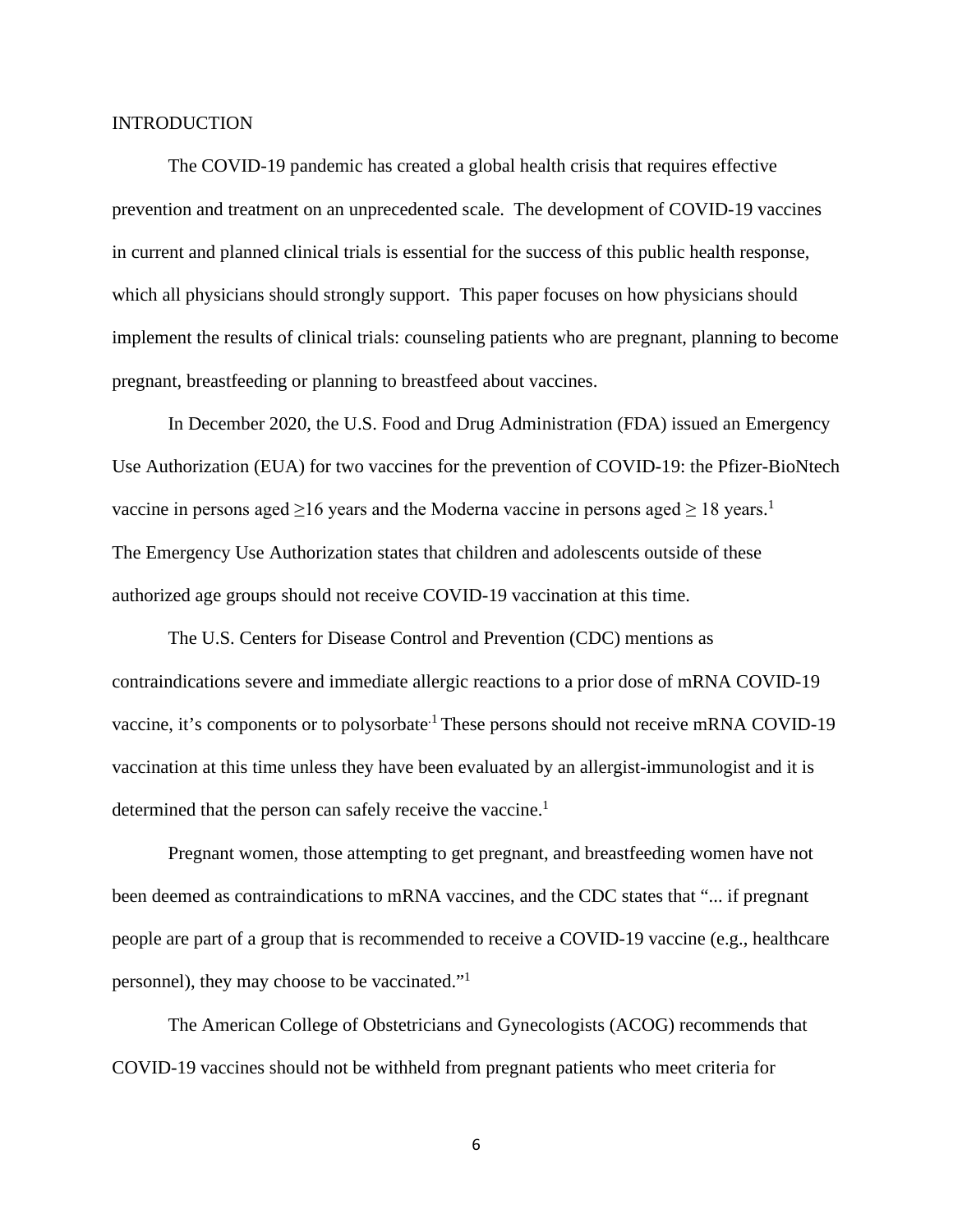vaccination based on Advisory Committee on Immunization Practices (ACIP) for recommended priority groups.<sup>2</sup> COVID-19 vaccines should be offered to lactating patients similar to nonlactating patients when they meet criteria for receipt of the vaccine based on prioritization groups outlined by the ACIP.<sup>3</sup>

The American College of Obstetricians and Gynecologists also states that those "…considering a COVID-19 vaccine should have access to available information about the safety and efficacy of the vaccine, including information about data that are not available. A conversation between the patient and their clinical team may assist with decisions regarding the use of vaccines approved under Emergency Use Authorization for the prevention of COVID-19 by pregnant patients."<sup>2</sup>

Determining the most effective approach to this conversation is challenging. In this clinical opinion, we identify five major challenges and provide evidence-based, ethically justified, practical guidance for meeting these challenges in counseling patients about COVID-19 vaccination. Our aim is to be both clinically applicable and sensitive to patients' concerns. We therefore address the counseling of three groups of patients – those who are pregnant, those planning to become pregnant, and those breastfeeding or planning to breastfeed.

### CHALLENGES TO COUNSELING PATIENTS

 There is currently little evidence from clinical trials about the safety and efficacy of the COVID-19 vaccine in pregnancy because pregnant women have been excluded from these vaccine trials. The theoretical risk of the COVID-19 vaccine must be assessed in context of the documented increased risk of severe COVID-19 disease to both maternal and fetal health.<sup>4</sup> Immunization with inactivated vaccines or toxoids during pregnancy is not expected to be associated with an increased risk to the pregnant patient or the fetus.<sup>5,6</sup> In an overview of 17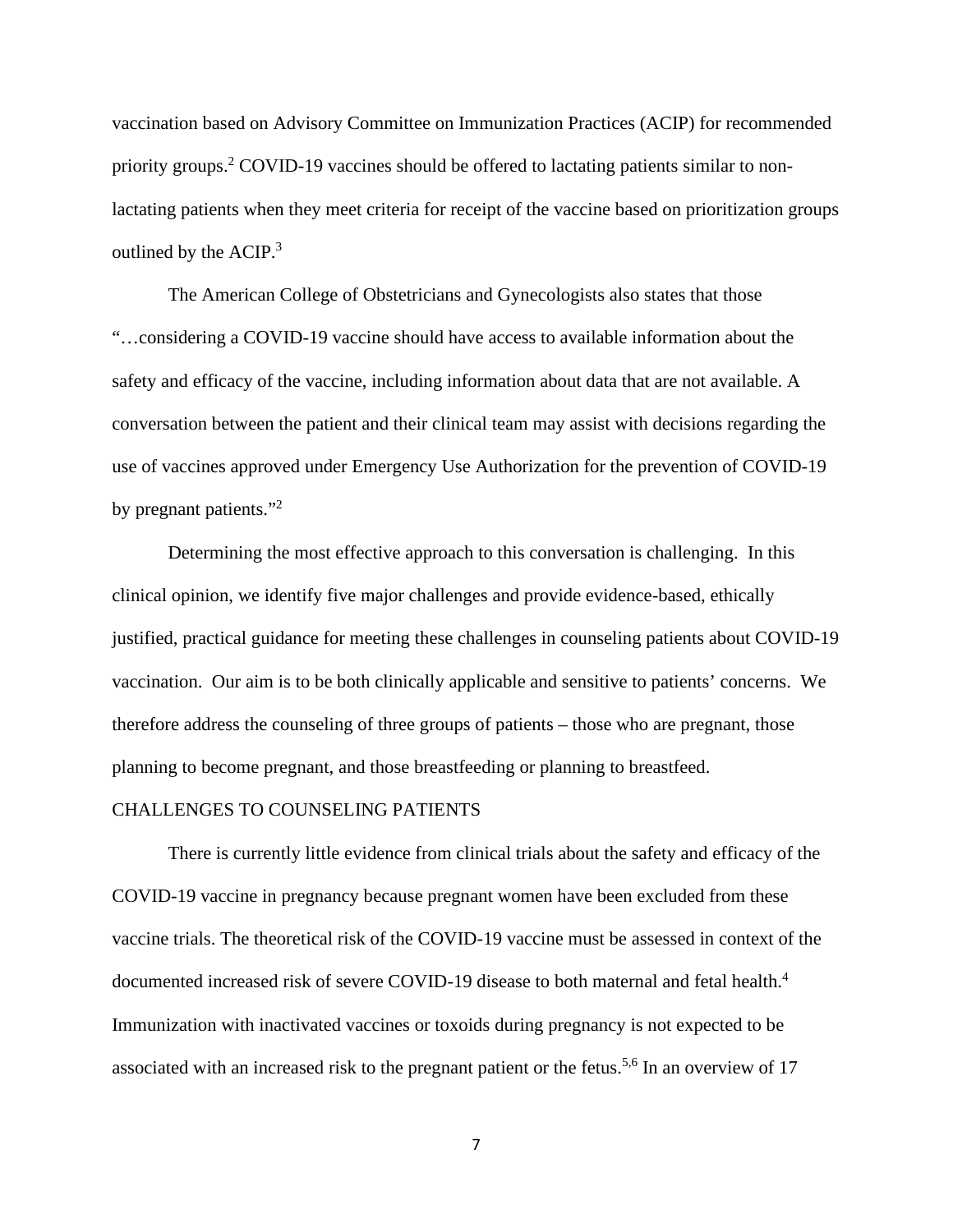systematic reviews reporting maternal-fetal and neonatal outcomes after immunizations during pregnancy, no major safety concerns have been identified and risks were not identified for any vaccine or outcome of interest.<sup>7</sup> Statements from governments and professional associations are inconsistent. False information and rumors abound. Some patients hesitate to become vaccinated; others refuse vaccination.

### Limited Evidence Base

Counseling pregnant patients about the efficacy and safety of COVID-19 vaccination confronts the challenge that the clinical trials for currently available vaccines excluded pregnant patients. This is a common exclusion in vaccine and drug trials. A contributing reason for this exclusion is likely legal rather than ethical: vaccine and drug manufacturers might expose themselves to liability to injury to fetuses and future children that is alleged to have resulted from receiving a vaccine or drug as a subject in a clinical trial. Vaccine and drug manufacturers have a corporate interest in preventing such liability. This obstacle could be removed by legislation addressing clinical trial participation, which is long overdue. Such a policy change, however, is unlikely to occur soon enough for continuing or new COVID-19 vaccine trials.

The exclusion of pregnant patients from clinical vaccine trials results in lack of data from a clinical trial arm that would provide trials-based evidence for assessing both the efficacy and safety of COVID-19 vaccination for pregnant patients and their offspring. To date, there are no efficacy or safety data specific to the COVID mRNA vaccine use in pregnant or lactating patients. Therefore, based on the absence of actual trial data, the risks to pregnant and fetal patients are unknown. There is, however, a large direct evidence base about potential safety from the experience of subjects in the treatment arms of trials and also from past experience with nonlive vaccines. There is also indirect evidence. The mRNA vaccines are not live-virus vaccines.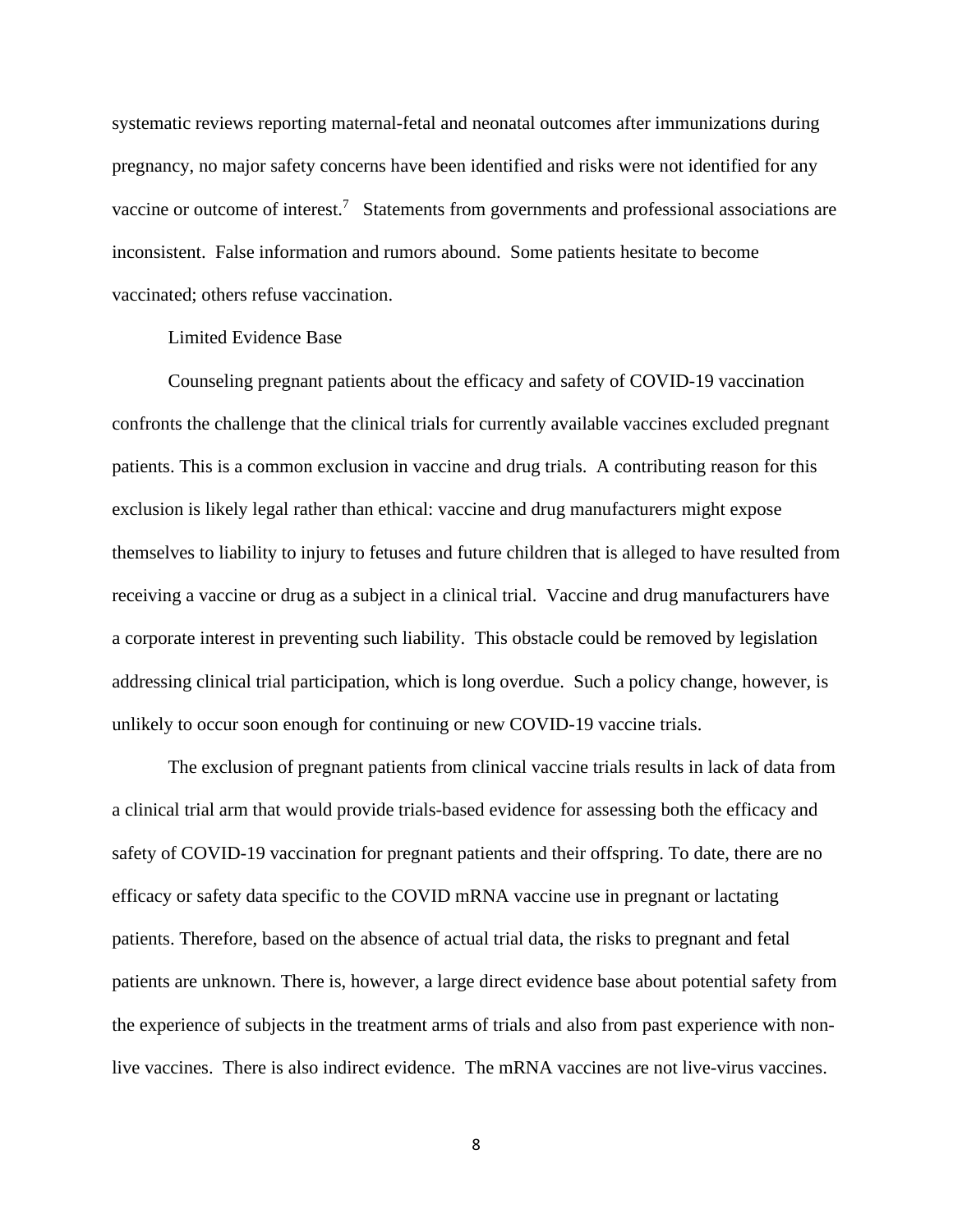They do not use an adjuvant to enhance vaccine efficacy. In addition, mRNA vaccines do not enter the nucleus and do not alter human DNA in vaccine recipients. As a result, "..the mRNA strand never enters the cell's nucleus or affects genetic material..". <sup>8</sup> and mRNA is unlikely to cross the placenta. In studies on mice vaccinated against ZIKA, mRNA was shown to protect against placental damage.<sup>9</sup> This evidence suggests that the probable hypothesis is that current COVID-19 non-live vaccines in pregnant patients are safe and efficacious. The CDC states that "… based on current knowledge, experts believe that mRNA vaccines are unlikely to pose a risk to the pregnant person or the fetus...".<sup>1</sup> Clinical trials including pregnant patients will be needed to test this hypothesis. The FDA now encourages developers of COVID-19 vaccines to consider, early in their development, programs that might support inclusion of pregnant subjects and subjects of childbearing potential not avoiding pregnancy.<sup>10</sup> For example, contrary to the presently Emergency Use Authorization approved vaccines which excluded pregnant patients from their trials, the ongoing AZD1222 COVID-19 vaccine study does not specifically exclude pregnant subjects.

Documented Increased Risk of Severe Disease among Pregnant COVID-19 infected Patients

Pregnant patients are considered a higher-risk group for COVID-19 infection, especially those with comorbidities.<sup>11,12</sup> These patients are not more likely to become infected and the majority of pregnant patients have mild or asymptomatic infection. However, if infected, there are reports of more severe disease and other pregnancy complications.<sup>13,14,15,16,17,18,19</sup> There is therefore an increased potential for maternal deaths, <sup>20,21,22,23</sup> especially in low- to middle-income countries.<sup>24</sup> There are disparate accounts of an increase in preterm births,<sup>23,25,26,27</sup> and an increase in preterm cesarean deliveries,<sup>28</sup> myocardial injuries,<sup>29,30</sup> as well as increased risks in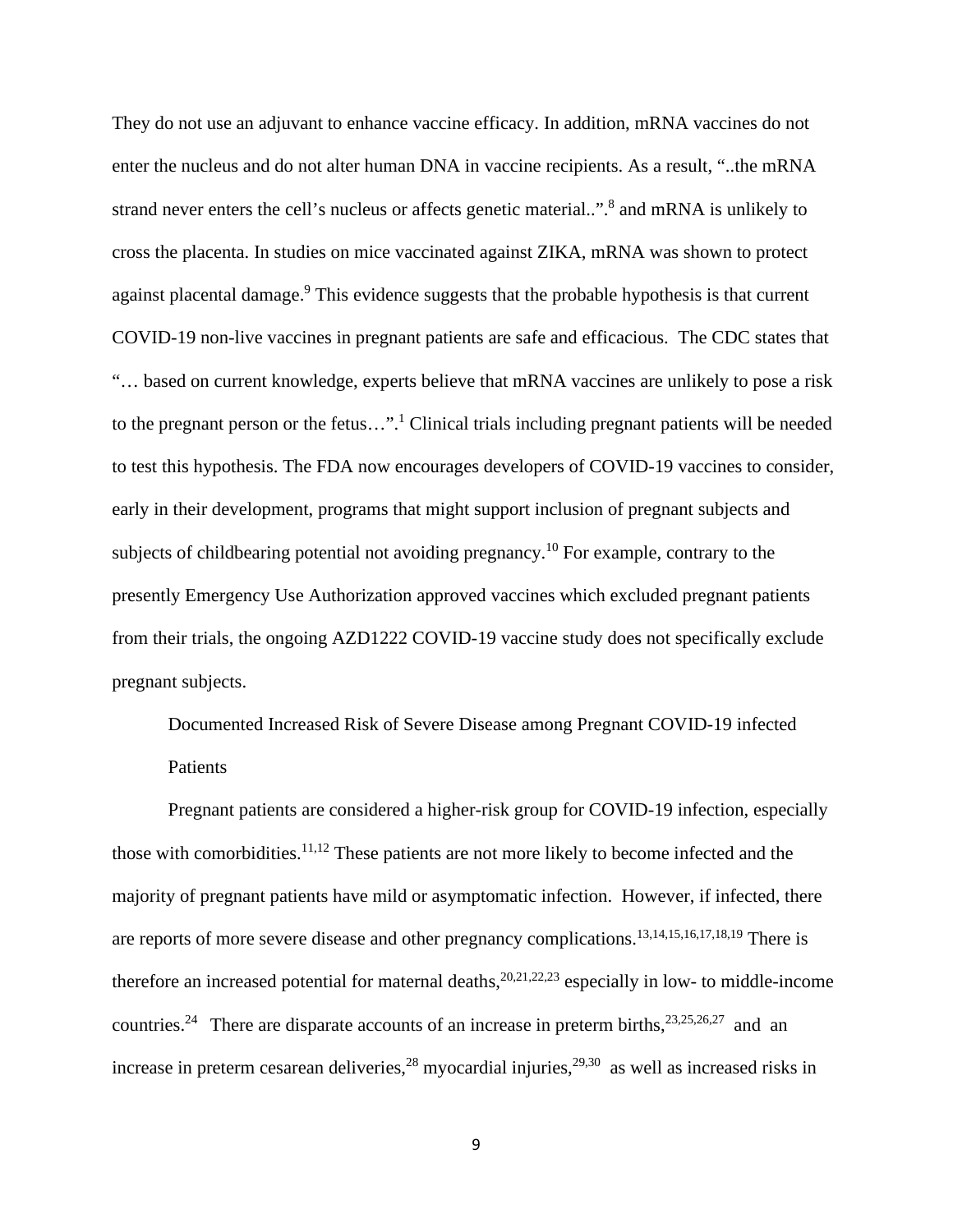preeclampsia, cesarean delivery, and perinatal death.<sup>31</sup> Compared to COVID-19 infected nonpregnant peers, symptomatic pregnant patients may be at increased risk of more severe COVID-19 disease.<sup>32</sup> Kim et al. reported an increased case fatality rate of critically ill pregnant patients,<sup>33</sup> although there is variable information on ICU admissions for COVID-19 pregnant patients,25,34,35 Vertical transmission of severe acute respiratory syndrome coronavirus 2 from the mother to the fetus has also been reported.<sup>36,37</sup> In addition, coronavirus disease has been found to be associated with placental inflammation and histopathologic abnormalities, fetal vascular malperfusion and villitis, suggesting that the virus could impact perinatal outcomes through placental injury with possible adverse effects in the neonates.<sup>38,39</sup>

Black and Hispanic pregnant patients appear to be disproportionately affected by SARS-CoV-2 infection not only during pregnancy with increased risk for intensive care unit admissions and receipt of mechanical ventilation, but not death.<sup>32, 40,41</sup> Finally, Saccone et al.<sup>43</sup> reported that among pregnant women, more than half of the respondents rated the psychological impact of the COVID-19 outbreak as severe, and about two-thirds reported higher than normal anxiety.

Conflicting Guidance from Government Agencies and Professional Associations International government agencies and professional associations in Asia, Europe, the Middle East, and North American, as well as the World Health Organization take differing positions. (Table 1) Positions differ on both scientific and ethical grounds.

Some take an approach based on the ethical principle of respect for autonomy. (Table 2) The CDC in the United States appeals implicitly to this ethical principle: information should be provided and patients' questions addressed but no recommendations made.<sup>1</sup> The American College of Obstetricians and Gynecologists takes a similar position.<sup>2</sup>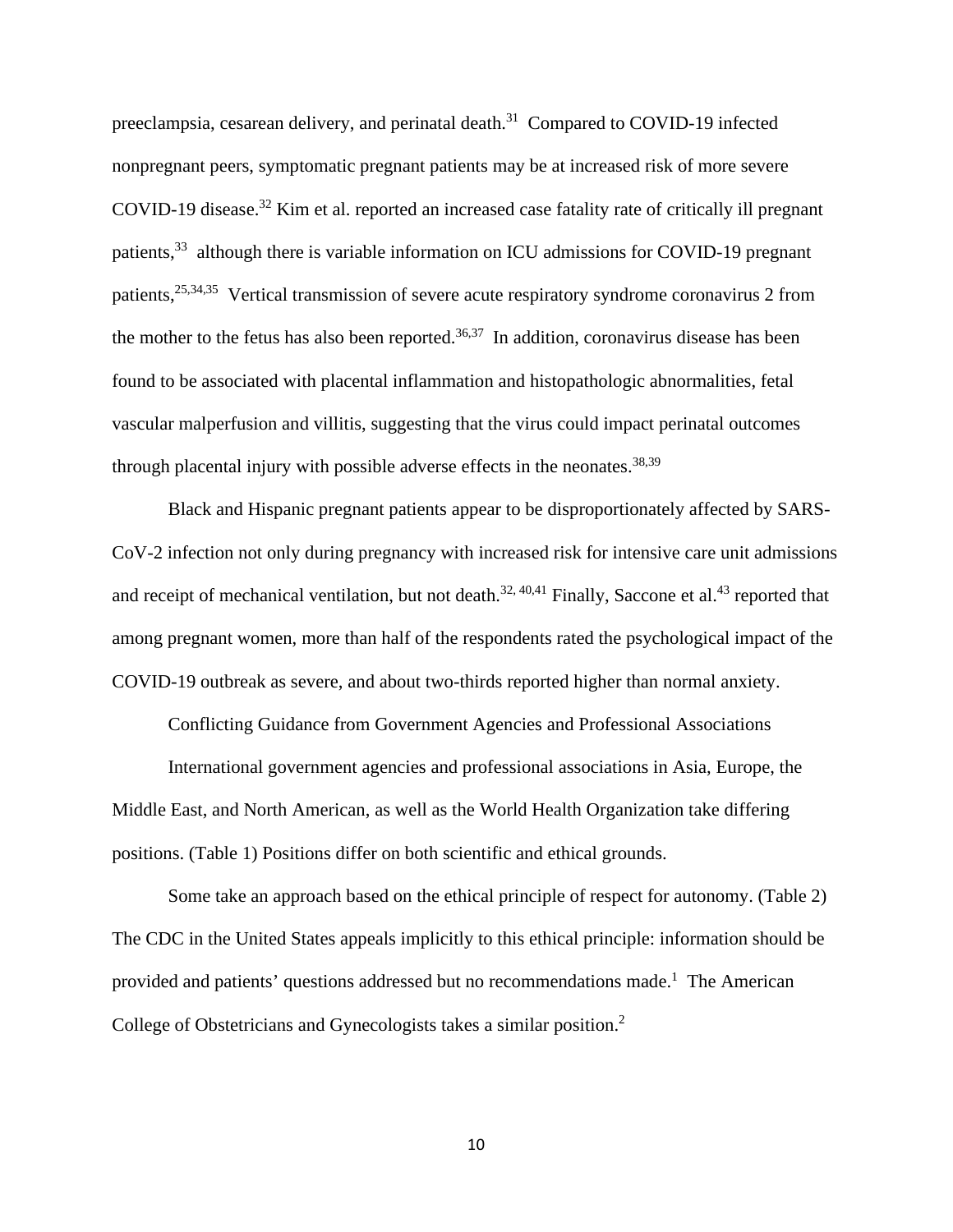Canada<sup>47</sup> and Ireland<sup>51</sup> state that the physician should explain that the risk-benefit ratio favors vaccination and that it should be offered. These positions assume that vaccination is not contraindicated for pregnant patients, i.e., the clinical benefits outweigh the risks. The precautionary principle is not violated. (Table 2). Therefore, according to these two recommendations, patients should decide for themselves, without a recommendation being made.

Others take beneficence-based approaches and come to different conclusions. (Table 2) Austria48 states that vaccination is contraindicated for pregnancy and breastfeeding patients and that vaccination of partners of pregnant patients should be a priority. France<sup>49</sup>, The Netherlands<sup>53</sup>, and Japan<sup>55</sup> take the position that vaccination should not be recommended in pregnancy. These positions assume that the risk/benefit ratio of vaccination of pregnant patients is unfavorable and violates the precautionary principle.

By contrast, Germany<sup>50</sup> and The United Kingdom<sup>52</sup> take the position that vaccination should be offered only after risk assessment. This position assumes that the risk/benefit ratio is favorable and therefore that the precautionary principle is not violated. The current evidence base supports recommending vaccination. Israel states that "… priority will now be given to breastfeeding women, pregnant women and women who are planning to get pregnant."54

The World Health Organization<sup>56</sup> takes the position that there are insufficient data upon which to provide guidance. Guidance should be delayed until the evidence base permits a more definitive assessment of the risk/benefit ratio. This position invokes the precautionary principle to manage uncertainty.

False Information about COVID-19 Vaccinations

It is a disturbing reality that there is an abundance of false information available on the internet and from prominent public figures about vaccine use in general and in women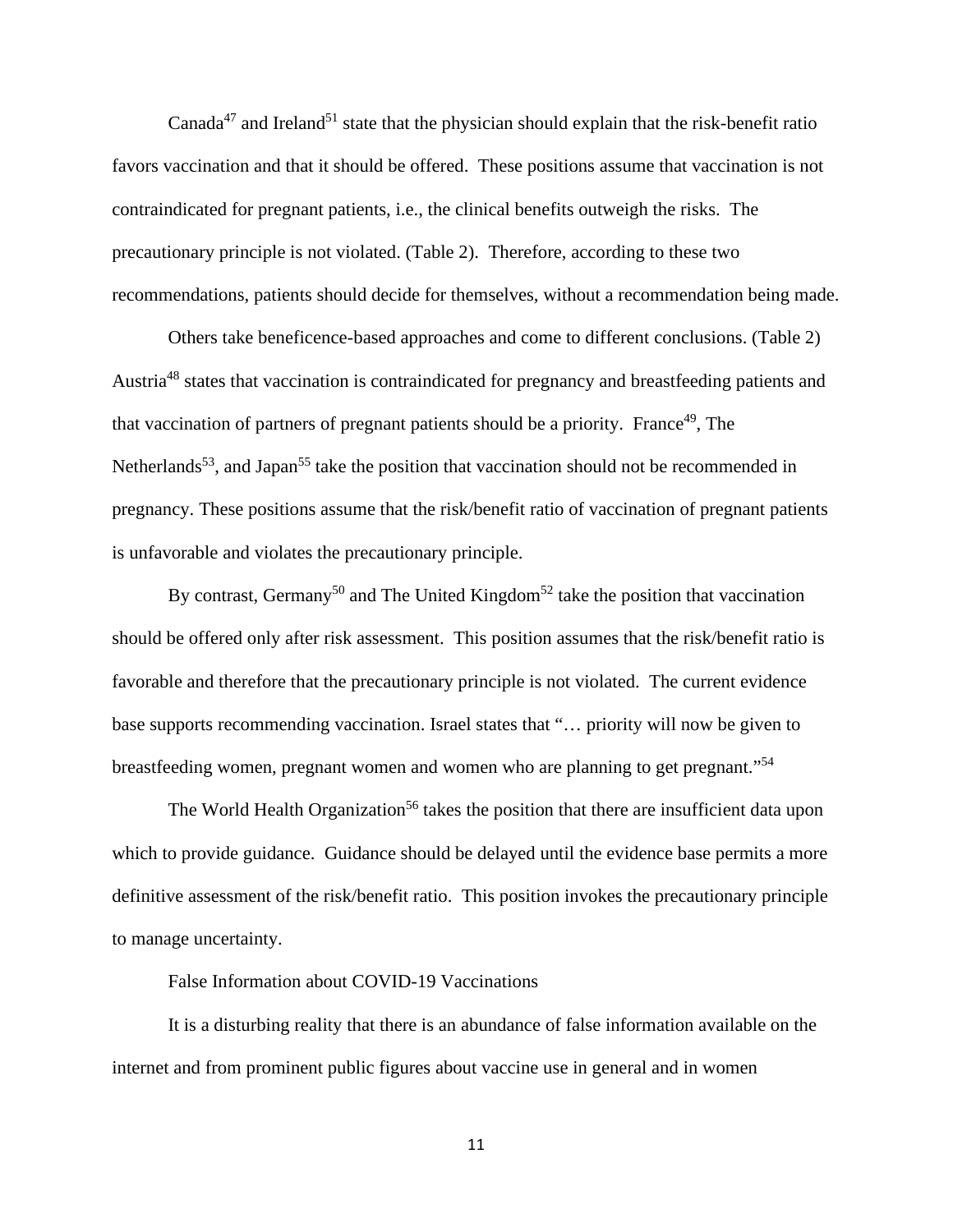specifically. For example, while there have been unfounded allegations risks of infertility from COVID-19 vaccinations mainly on anti-vaccination blogs and websites and posted to social media,<sup>57</sup> the American Society for Reproductive Medicine (ASRM) published clinical recommendations debunking the myths of a potential impact of COVID-19 vaccination on fertility.46 The ASRM encourages COVID-19 vaccination for those undergoing fertility treatment and pregnant and lactating patients, based on eligibility criteria.<sup>46</sup>

### Maternal Mistrust and Vaccine Hesitancy

The influence of personal beliefs, mistrust among disenfranchised populations and experiences with antenatal vaccination uptake is exacerbated during pandemic periods. While acceptance of vaccination should be a global norm, influences due to historic, economic or political factors can lead to vaccine hesitancy, e.g., the history of mistreatment of women of color in the United States. Vaccine hesitancy refers to the delay in acceptance or refusal of vaccination despite availability of vaccination services.<sup>58</sup>

#### THE INFORMED CONSENT PROCESS

Professional ethics in obstetrics and gynecology<sup>59,60.61</sup> provides practical tools to meet the challenges of counseling the three groups of patients whom the obstetrician-gynecologist will encounter in clinical practice: those who are pregnant, those who plan to become pregnant, and those who are breastfeeding or planning to do so. The informed consent process implements the ethical principle of respect for autonomy, which calls for the obstetrician-gynecologist to empower patients with the information that they need to make informed decisions. The role of the physician in the informed consent process is to identify clinically relevant information and assess it in evidence-based clinical judgment, present this information and assessment to the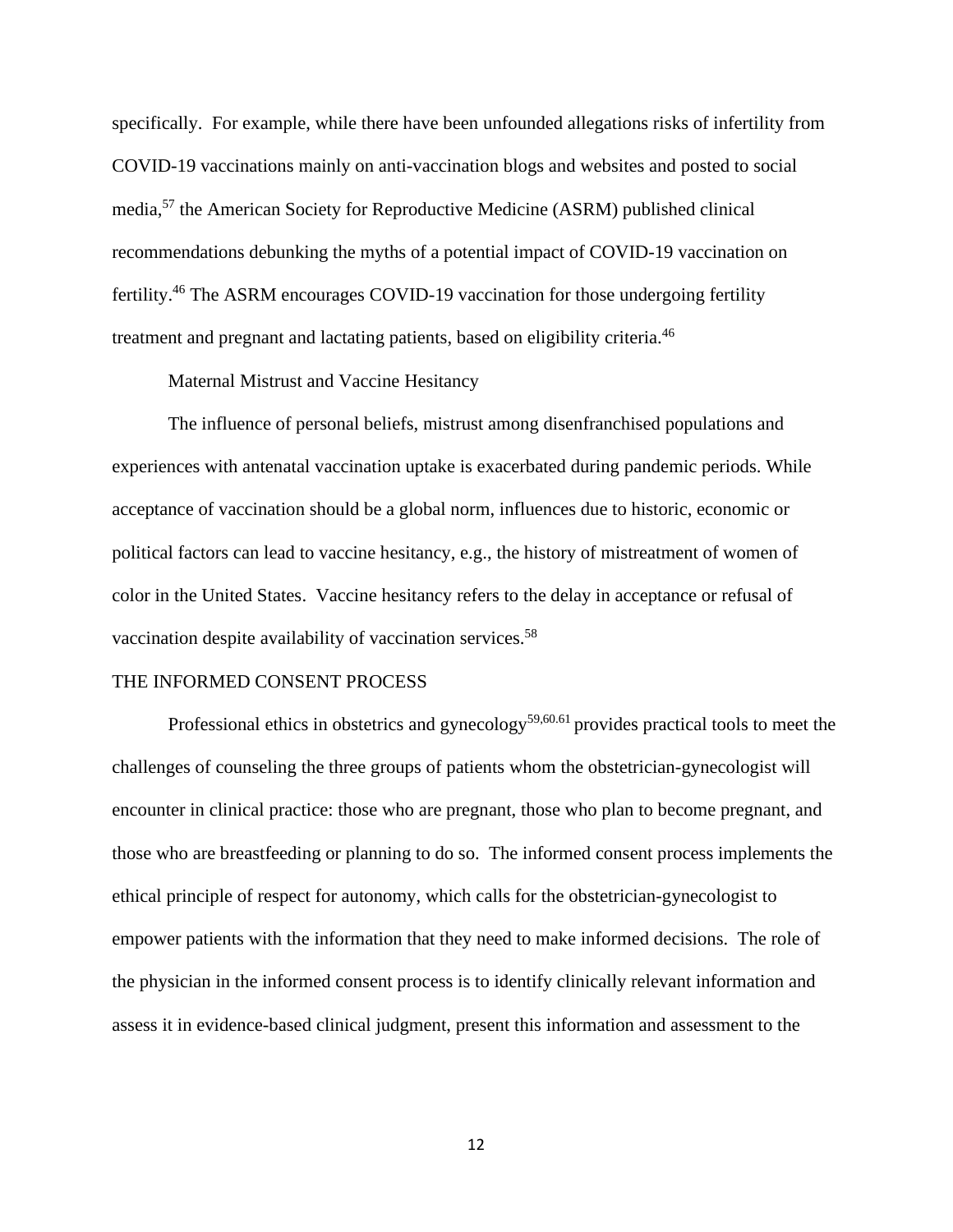patient, and explain the physician's evaluation. These empower patients to make informed decisions.

The informed consent process empowers the patient to make informed decisions when that process is based on her values and beliefs.<sup>59</sup> To support patients, they can be asked what is important to them, a question that has been shown to elicit the patients' values.<sup>62</sup> Patients should also be asked to express any concerns they might have. The physician should listen attentively and respond to mistaken or incomplete information with a respectful explanation of what is known and the crucial distinction between documented and theoretical risks. Making a recommendation, as explained below, may help to allay patients' concerns.

The informed consent process should be tailored to each of the three groups of patients. For each, we identify relevant clinical information and how it should be evaluated by the physician and, on this basis, how patients should be empowered to make informed decisions.

Counselling Pregnant Patients

*The Physician's Evaluation*. When counselling patients, physicians should use available data to weigh the benefits and risks of COVID-19 vaccines. <sup>63</sup> In evidence-based clinical judgment, documented benefits and risks of COVID-19 vaccination for pregnant patients count more than theoretical risks and harms. The benefit of vaccination is prevention of COVID-19 infection and consequently severe disease and mortality, as well as preventing transmission of COVID-19 to others. The risk of non-vaccination is not only severe COVID-19 and increased mortality, but also transmitting the virus to others. The complications of vaccination with COVID-19 have been documented to be rare and clinically manageable. The fetal patient is not exposed to documented risk, based on indirect evidence, nor is the breastfed newborn.<sup>4,5,7</sup> mRNA is unlikely to cross the placenta and in mice models mRNA Zika vaccine has been shown to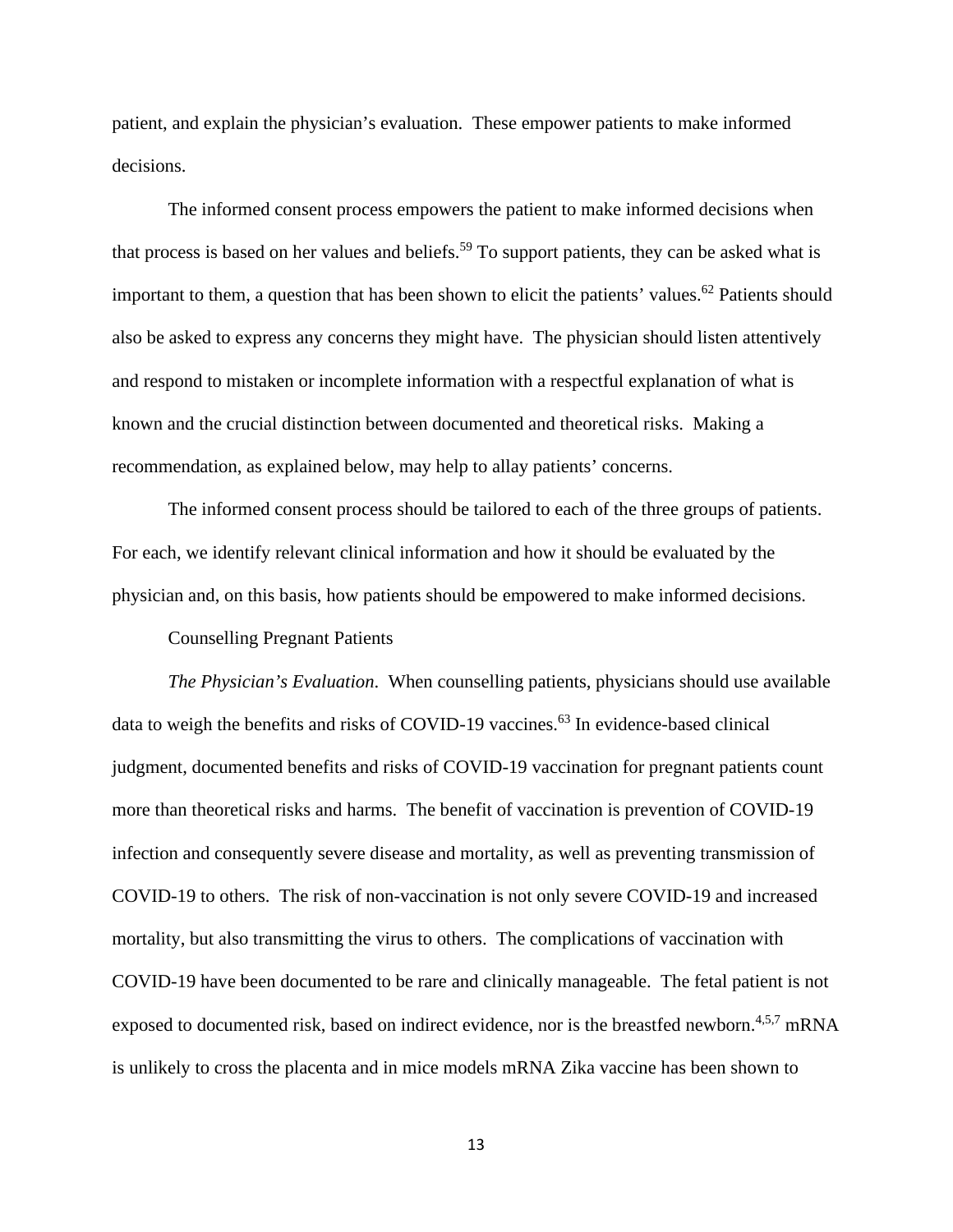protect the placenta.<sup>8</sup> Theoretical risks should not shape the informed consent process and the physician's evaluation that, on balance, COVID-19 vaccination confers significant clinical benefit. There is a consensus that receiving a recommendation from a health care provider for vaccination is the most important factor in maternal decision-making, irrespective of geographic or social context.<sup>64,65,66,67,68</sup> It follows that the physician should recommend COVID-19 vaccination as soon as pregnant patients become eligible.

*Empowering Patients to Make Informed Decisions*. The patient should be informed that COVID-19 occurs in pregnant patients, can be severe, and can be life-threatening at levels greater than those for non-pregnant patients. Vaccination has been demonstrated to reduce the risk of infection and with it of serious disease and death. There is a very low incidence of complications from vaccination but these are transient and treatable. There is no evidence of risk of any vaccination with a non-live virus to the fetal and neonatal patient. <sup>7</sup> Patients should be informed of available data<sup>63</sup> and be encouraged not to base their decision making solely on theoretical risk. The risk of complications therefore should be considered worth taking to gain the very significant advantage of preventing infection, preventing asymptomatic infections and potentially transmitting it to others, and preventing serious disease, long-term consequences, and death. For this reason, the physician should explain why vaccination is recommended.

Counseling Patients who are Breastfeeding or Planning to Breastfeed

*The Physician's Evaluation*. There is no evidence that the vaccine contaminates breast milk. The biopsychosocial benefits for the neonatal patient are well-established. CoV-2 antibodies have been detected in breastmilk in infected patients and can potentially provide additional immunity to the newborn. The benefit of vaccination is unequivocal. Vaccination should be recommended.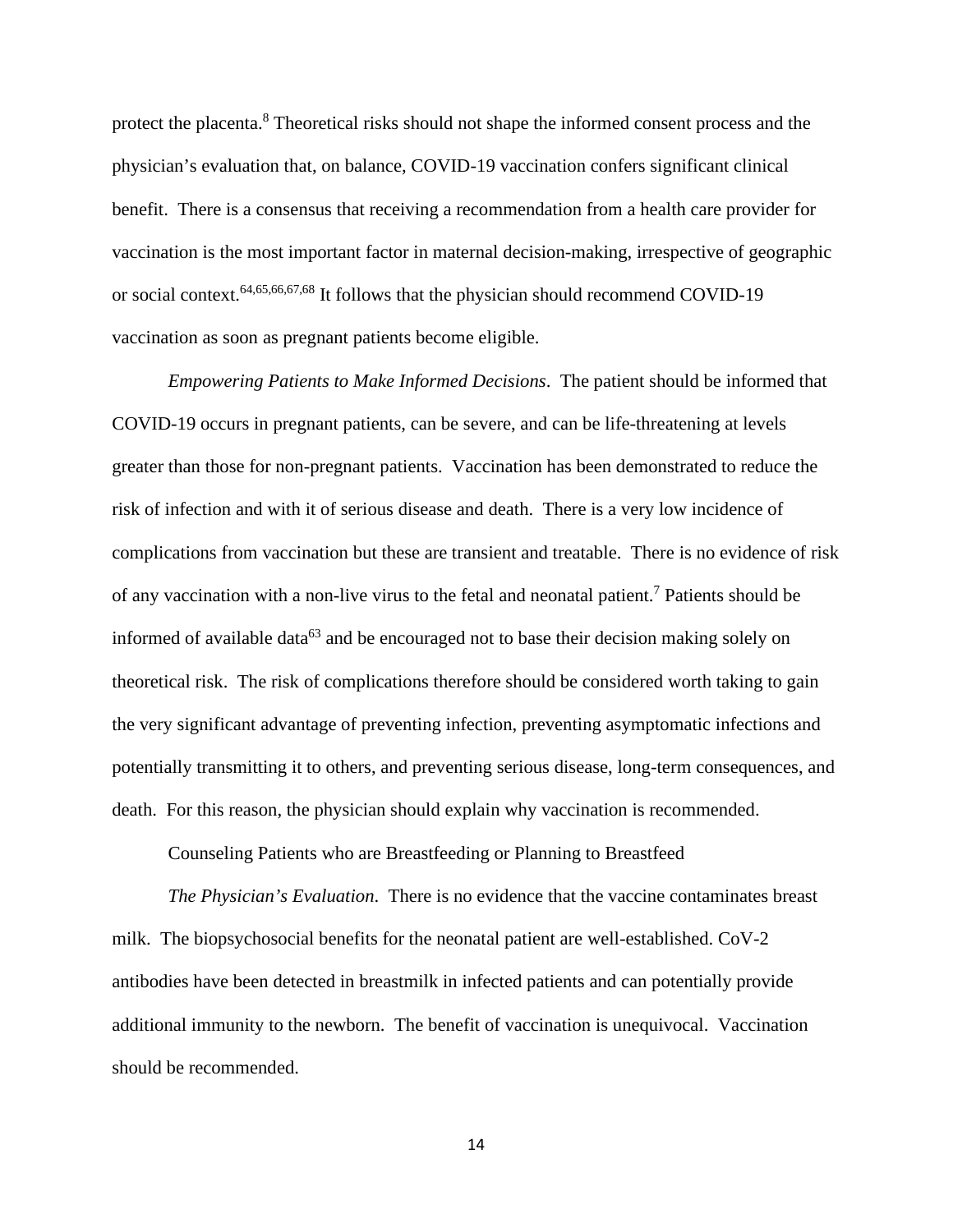*Empowering Patients to Make Informed Decisions*. The patient should be told that there is no evidence of harm to her baby from breast feeding after vaccination and there could be possible benefits to the newborn. Vaccination should be recommended.

Counseling Patients Planning to Become Pregnant

*The Physician's Evaluation*. Patients' information needs may differ. Some patients planning to become pregnant may hesitate to accept vaccination. The reasons for vaccine hesitancy vary from person to person and community to community. Others may express concern or rejection based on false beliefs.

The physician's response should be professional, not personal. These patients should be treated with respect, especially attentive to patients influenced by false information that is now circulating on internet sites that the patient may visited or been told about by others. Physicians should keep in mind that memory is created by repetition, independent of whether what is repeated is true. This has the important implication that the physician should eschew prejudicial views about patients who express false beliefs. Instead, the physician should respond to a patient in need, in this case, in need of accurate information.

Other patients do not espouse false beliefs but are prudent in being risk averse about their planned pregnancies. Prudence is a virtue that calls for a patient to identify her legitimate selfinterests, short-term and long-term, and act to protect them. Prudential judgments should be evidence-based. Current evidence supports the view that legitimate self-interest in health and life are supported by timely vaccination. The physician should point this out and ask patients to reconsider their judgments. Research regarding prior pandemics has supported that healthcare professional recommendation for maternal vaccination is an important factor influencing behavior.69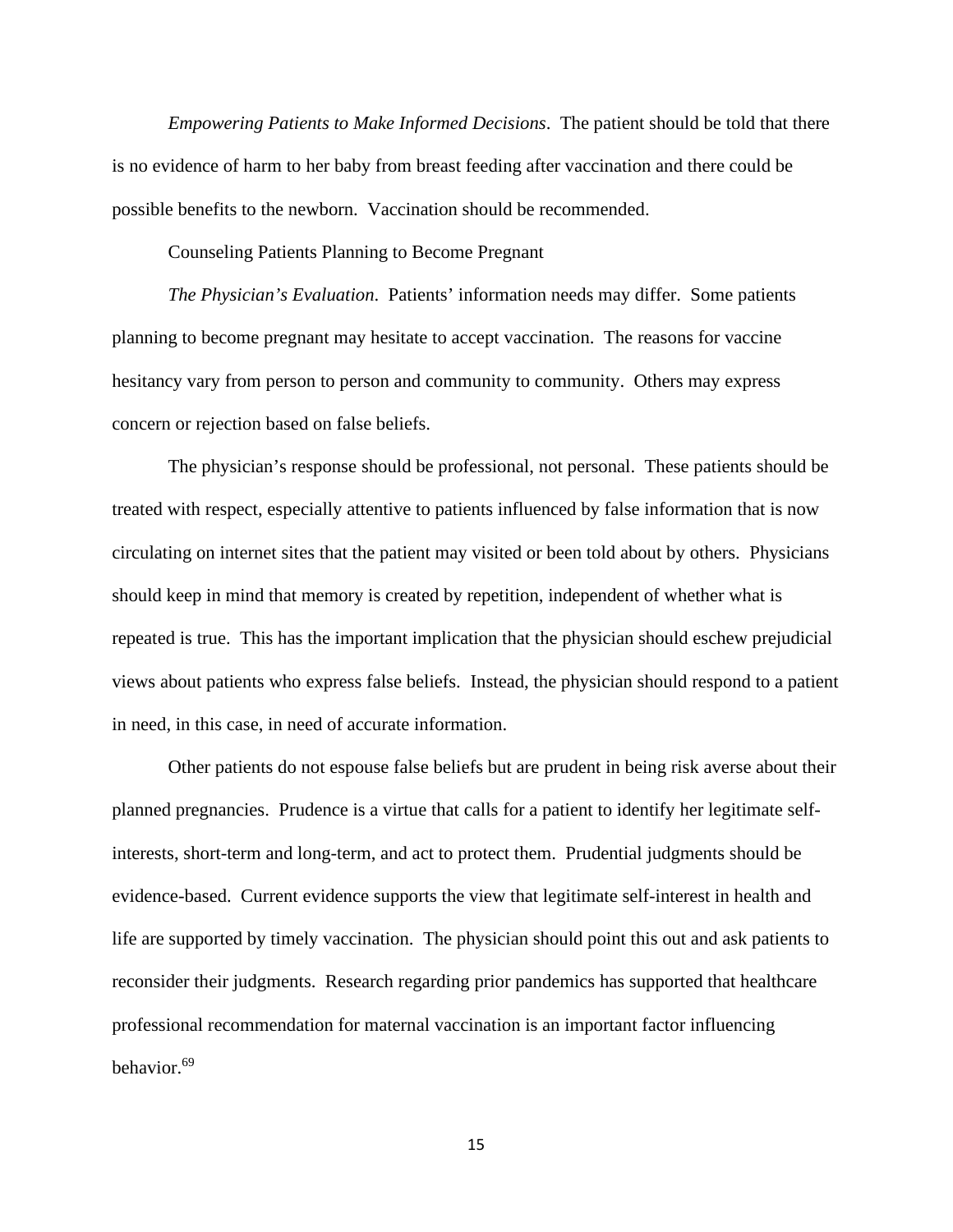In ethical theory patients who want others to be vaccinated but not themselves and who therefore want the benefits of herd immunity without vaccination are known as "free riders." This is a general problem with vaccination, including childhood vaccination.<sup>70</sup> The decision to be a free rider does not command respect because free riders want others to take risks without having to take those risks themselves. The physician should point this out and ask patients if they think that this is fair to those who do accept vaccination. Offering the patients to consider this question empowers them to make an informed and responsible decision.

There is no evidence that vaccination affects present or future fertility and the ASRM recommends that eligible patients who are planning to become pregnant should be vaccinated.<sup>46</sup> Patients planning to become pregnant typically do not want to impede their fertility and want the best outcomes for their pregnancies to themselves and their babies. Having false beliefs is incompatible with valuing these goals.

*Empowering Patients to Make Informed Decisions.* The goal should be empowering patients to recognize that they have mistakenly adopted false beliefs that, if acted on, would jeopardize their goals for their planned pregnancy. For patients invoking prudence, the physician should educate them as described above. The goal should be a patient who recognizes that her prudential judgment is not evidence-based. For free riders, the physician should ask them to reconsider as described above. The goal should be a patient who understands that the responsible decision is to become vaccinated.

### WHEN PATIENTS REFUSE VACCINATION

Despite education, some patients for whom there are no contraindications for vaccination will refuse recommended vaccination. It is essential that their refusal not be taken personally by the physician and that conversation with them be respectful.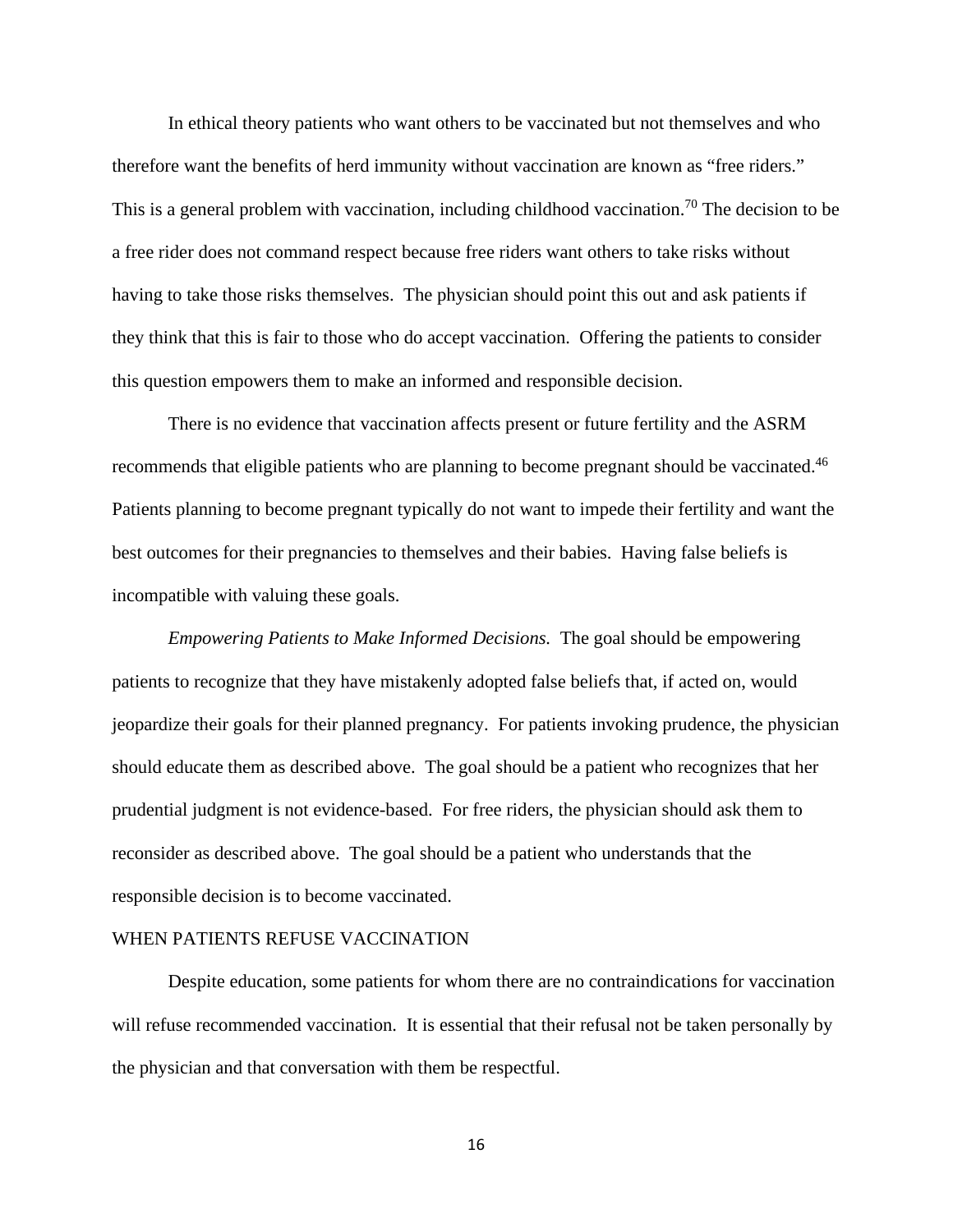This is especially important in responding to decisions against vaccination by patients of color. Their vaccine hesitancy or resistance may reflect both personal and community history of mistreatment.

Patient refusal of COVID-19 vaccination may be based on the fact that, as the CDC has stated, "... there are currently few data on the safety of COVID-19 vaccines, including mRNA vaccines, in pregnant people ..."1 and by ACOG: "there are no safety data specific to use in pregnancy."2 This information is being used in some countries to deny pregnant women the opportunity to accept vaccination. (Table 1) No pregnant patient wants to do anything "unsafe". When these statements are repeated during a counseling session, they may sound potentially scary, but using the term "safety" is too non-specific as to what it means in the context of COVID-19 vaccination in pregnancy.

The physician should put absence of safety data in pregnancy in its proper perspective. We know that giving COVID-19 vaccines to pregnant women will be effective in preventing COVID-19 disease; that without the vaccine pregnant women are more likely to get sick, be admitted to intensive care, and possibly die if they become infected; that adverse pregnancy outcomes, such as preterm births, are not more likely to occur because of the vaccine; and that the fetus is not more likely to have an adverse outcome because of the vaccine.

The American College of Obstetricians and Gynecologists states that " … pregnant patients who refuse the vaccine should be supported in their decision."<sup>2</sup> This can be read to suggest that the physician should simply accept a patient's refusal, which is not an adequate response. The physician has a strict legal obligation to satisfy the requirements of what is known as informed refusal.<sup>59</sup> Patients should be informed about the risks that they are taking for themselves and others by not being vaccinated. They are increasing their risk of becoming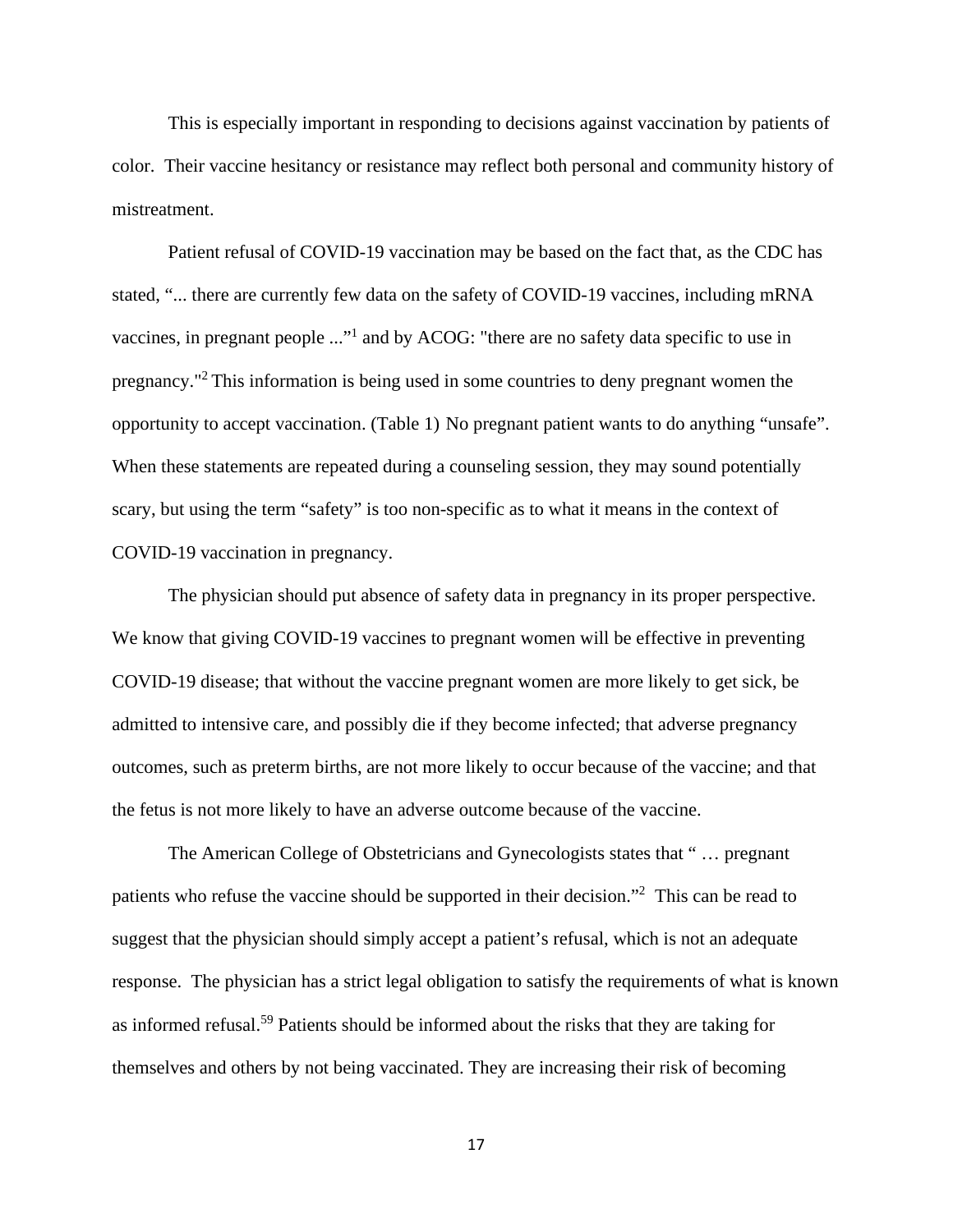infected and becoming sick and infecting others, including their newborn child. This disclosure should be documented in the patient's record. Meeting these requirements also protects the physician's legitimate interest in reducing liability. Ethics goes further and creates an autonomybased ethical obligation to ask the patient to reconsider her vaccine refusal, including during any subsequent visits. During this process the physician should be alert about vaccine hesitancy, ask patients to express their hesitation and reasons for it, and respectfully address them. For patients who affirm their vaccine refusal, the physician should accept and respect their refusal and offer the alternative of enrollment in current clinical trials of COVID-19 vaccines.

### **CONCLUSION**

Evidence-based professional ethics in obstetrics and gynecology provides unequivocal and clear guidance.59,60 There is evidence that a health care provider's recommendation for vaccination is the most important factor in maternal decision-making, irrespective of geographic or social context.64-69 Physicians should use available data to weigh the benefits and risks of COVID-19 vaccines<sup>63</sup> and consequently they should recommend COVID-19 vaccination to all patients planning to become pregnant, all pregnant patients, and all patients who are breastfeeding or planning to breastfeed. Rather than using disease threat alone when recommending a vaccine, public health campaigns which center on the protectiveness and safety of a maternal vaccine may prove beneficial.<sup>70</sup> Minorities and especially African American patients continue to experience low vaccination uptake, stemming, at least in part, from years of bias in and mistrust of orthodox medicine, safety concerns, and environmental barriers to vaccine access.71 To prevent widening health inequities, to build trust in the health benefits of vaccination and to encourage COVID-19 vaccine and treatment uptake, in addition to recommending COVID-19 vaccinations, physicians should engage with communities to tailor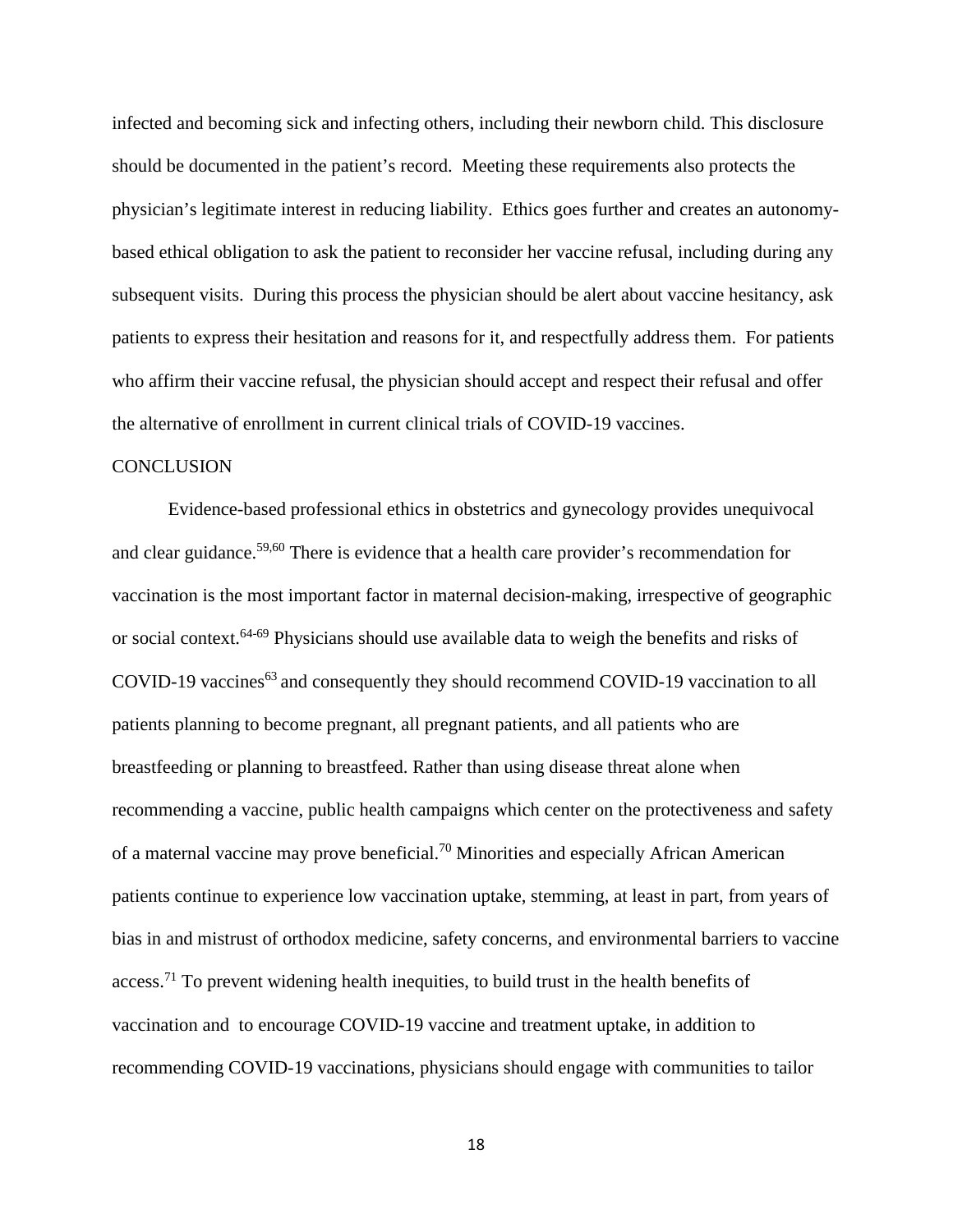strategies to overcome mistrust and deliver evidence-based information, robust educational campaigns and novel approaches to influenza immunization.<sup>71,72</sup>

Some statements from governments and professional associations concerning COVID-19 vaccinations implicitly adopt the approach of shared decision making, a phrase often used without precision. Shared decision making means that the physician should present information but make no recommendation.<sup>73</sup> This assumes that shared decision making, in the sense of not making a recommendation, should guide counseling patients about COVID-19 vaccination, because of uncertain evidence about net clinical benefit or risks of COVID-19 vaccination. Shared decision making in this sense and without making a recommendation should not guide counseling of patients about COVID-19 vaccination who are pregnant, breastfeeding or planning to breastfeed, and planning to become pregnant, because recommending COVID-19 vaccination, we have shown, is justified on evidence-based and ethics-based grounds.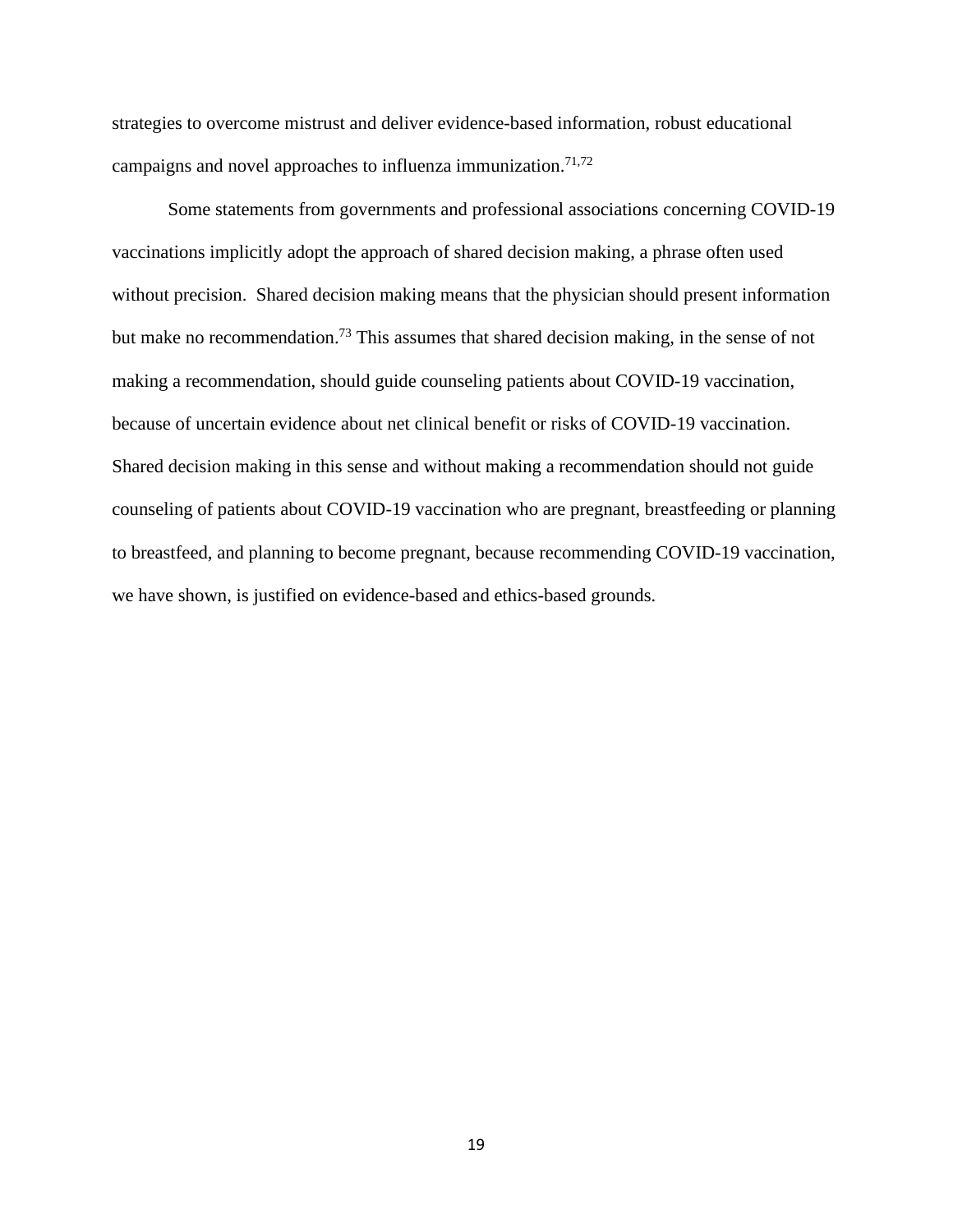## REFERENCES

- 1. https://www.cdc.gov/vaccines/covid-19/info-by-product/clinical-considerations.html Accessed 1/7/2021:
- 2. https://www.acog.org/clinical/clinical-guidance/practiceadvisory/articles/2020/12/vaccinating-pregnant-and-lactating-patients-against-covid-19 Accessed 1/7/2021
- 3. [https://www.cdc.gov/vaccines/hcp/acip-recs/vacc-specific/covid-19.html Accessed](https://www.cdc.gov/vaccines/hcp/acip-recs/vacc-specific/covid-19.html%20Accessed%201/7/2021)  [1/7/2021](https://www.cdc.gov/vaccines/hcp/acip-recs/vacc-specific/covid-19.html%20Accessed%201/7/2021)
- 4. Craig AM, Hughes BL, Swamy GK, COVID-19 Vaccines in Pregnancy, Am J Obstet Gynecol MFM (2021), doi: https://doi.org/10.1016/ j.ajogmf.2020.100295
- 5. Global Advisory Committee on Vaccine Safety. Safety of Immunization during Pregnancy A review of the evidence: World Health Organization; 2014. Available from:

http://www.who.int/vaccine\_safety/publications/safety\_pregnancy\_nov2014.pdf. Google Scholar

6. Pan American Health Organization. The Maternal and Neonatal Immunization Field Guide for Latin America and the Caribbean recommends the administration of Influenza (inactivated) and Tetanus/diphtheria vaccines. Washington, D.C.; 2017. Available from:

[http://iris.paho.org/xmlui/bitstream/handle/123456789/34150/9789275119501](http://iris.paho.org/xmlui/bitstream/handle/123456789/34150/9789275119501-eng.pdf) [eng.pdf.](http://iris.paho.org/xmlui/bitstream/handle/123456789/34150/9789275119501-eng.pdf) Google Scholar

- 7. Macias Saint-Gerons D, Solà Arnau I, De Mucio B, et al. Adverse events associated with the use of recommended vaccines during pregnancy: An overview of systematic reviews. Vaccine. 2020; S0264-410X(20)30979-8. doi:
- 8. https://www.cdc.gov/vaccines/covid-19/hcp/mrna-vaccine-basics.html 10.1016/j.vaccine.2020.07.048. Epub ahead of print. PMID: 32972737. Accessed 1/22/2021
- 9. Richner JM, Himansu S, Dowd KA, et al. Modified mRNA Vaccines Protect against Zika Virus Infection. Cell. 2017;169:176. doi: 10.1016/j.cell.2017.03.016. Erratum for: Cell. 2017 Mar 9;168(6):1114-1125.e10. PMID: 28340344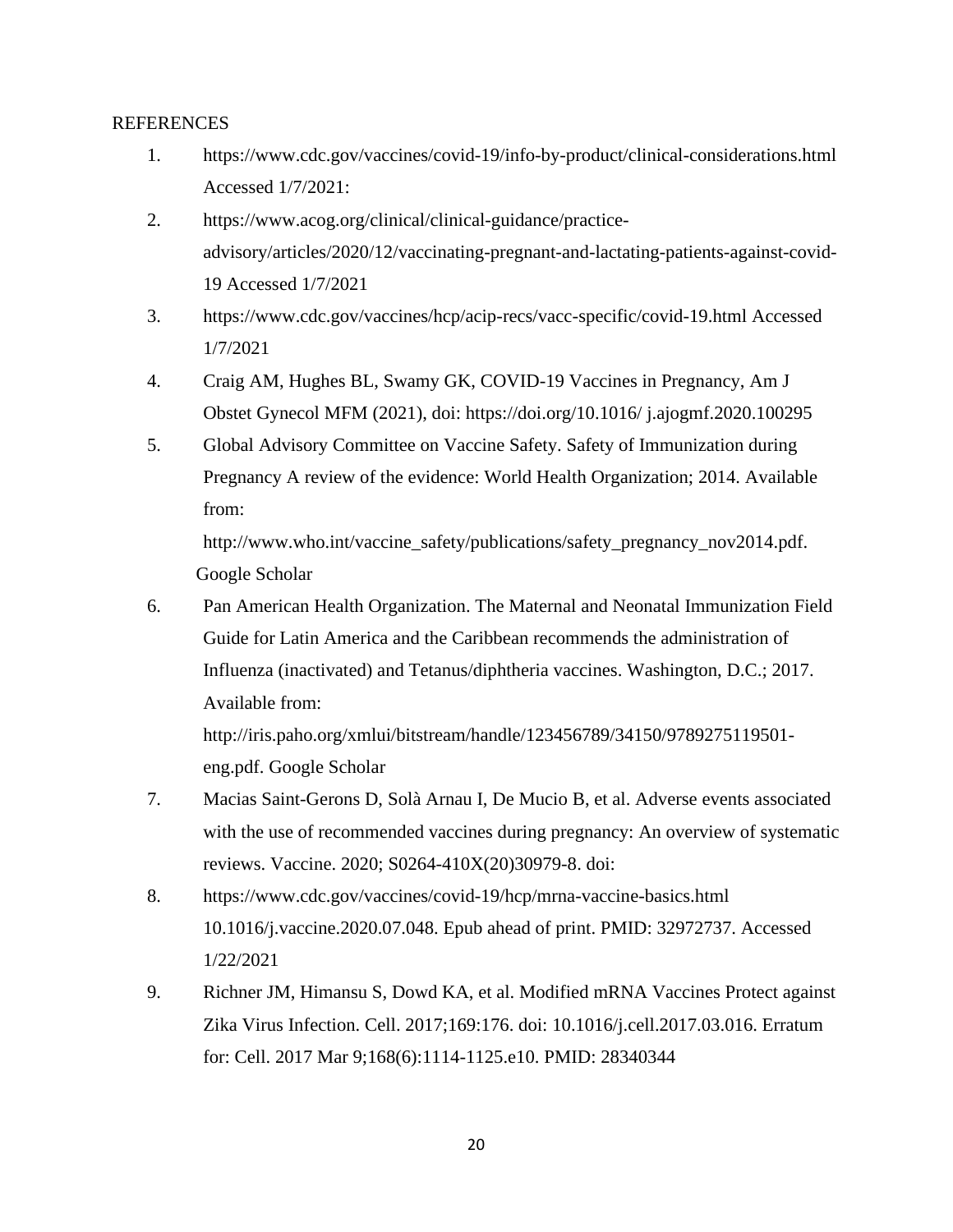- 10. https://www.nichd.nih.gov/sites/default/files/inlinefiles/NICHDCouncil\_Erbelding\_090720V2.pdf Accessed 1/7/2021
- 11. Dashraath P, Wong JLJ, Lim MXK, et al. Coronavirus disease 2019 (COVID-19) pandemic and pregnancy. Am J Obstet Gynecol. 2020; 222: 521-531.
- 12. Dhuyvetter A, Cejtin HE, Adam M, Patel A. Coronavirus Disease 2019 in Pregnancy: The Experience at an Urban Safety Net Hospital. J Community Health. 2020 Oct 31:1–3. doi: 10.1007/s10900-020-00940-7. Epub ahead of print. PMID: 33128667; PMCID: PMC7602779.
- 13. Rasmussen SA, Smulian JC, Lednicky JA, Wen TS, Jamieson DJ. Coronavirus Disease 2019 (COVID-19) and pregnancy: what obstetricians need to know. Am J Obstet Gynecol. 2020; 222: 415-426.
- 14. Brandt JS, Hill J, Reddy A, et al. Epidemiology of coronavirus disease 2019 in pregnancy: risk factors and associations with adverse maternal and neonatal outcomes. Am J Obstet Gynecol. 2020:S0002-9378(20)31134-0. doi: 10.1016/j.ajog.2020.09.043
- 15. DeBolt CA, Bianco A, Limaye MA, et al. Pregnant women with severe or critical coronavirus disease 2019 have increased composite morbidity compared with nonpregnant matched controls. Am J Obstet Gynecol. 2020:S0002-9378(20)31312- 0. doi: 10.1016/j.ajog.2020.11.022. Epub ahead of print.
- 16. Narang K, Szymanski LM, Kane SV, Rose CH. Acute Pancreatitis in a Pregnant Patient With Coronavirus Disease 2019 (COVID-19). Obstet Gynecol. 2020 Dec 22;Publish Ahead of Print. doi: 10.1097/AOG.0000000000004287. Epub ahead of print. PMID: 33355431.
- 17. Gulersen M, Staszewski C, Grayver E, Tam Tam H, Gottesman E, Isseroff D, Rochelson B, Bonanno C. Coronavirus Disease 2019 (COVID-19)-Related Multisystem Inflammatory Syndrome in a Pregnant Woman. Obstet Gynecol. 2020 Dec 3. doi: 10.1097/AOG.0000000000004256. Epub ahead of print. PMID: 33278275.
- 18. Afshar Y, Gaw SL, Flaherman VJ, Chambers BD, Krakow D, Berghella V, Shamshirsaz AA, Boatin AA, Aldrovandi G, Greiner A, Riley L, Boscardin WJ, Jamieson DJ, Jacoby VL. Clinical Presentation of Coronavirus Disease 2019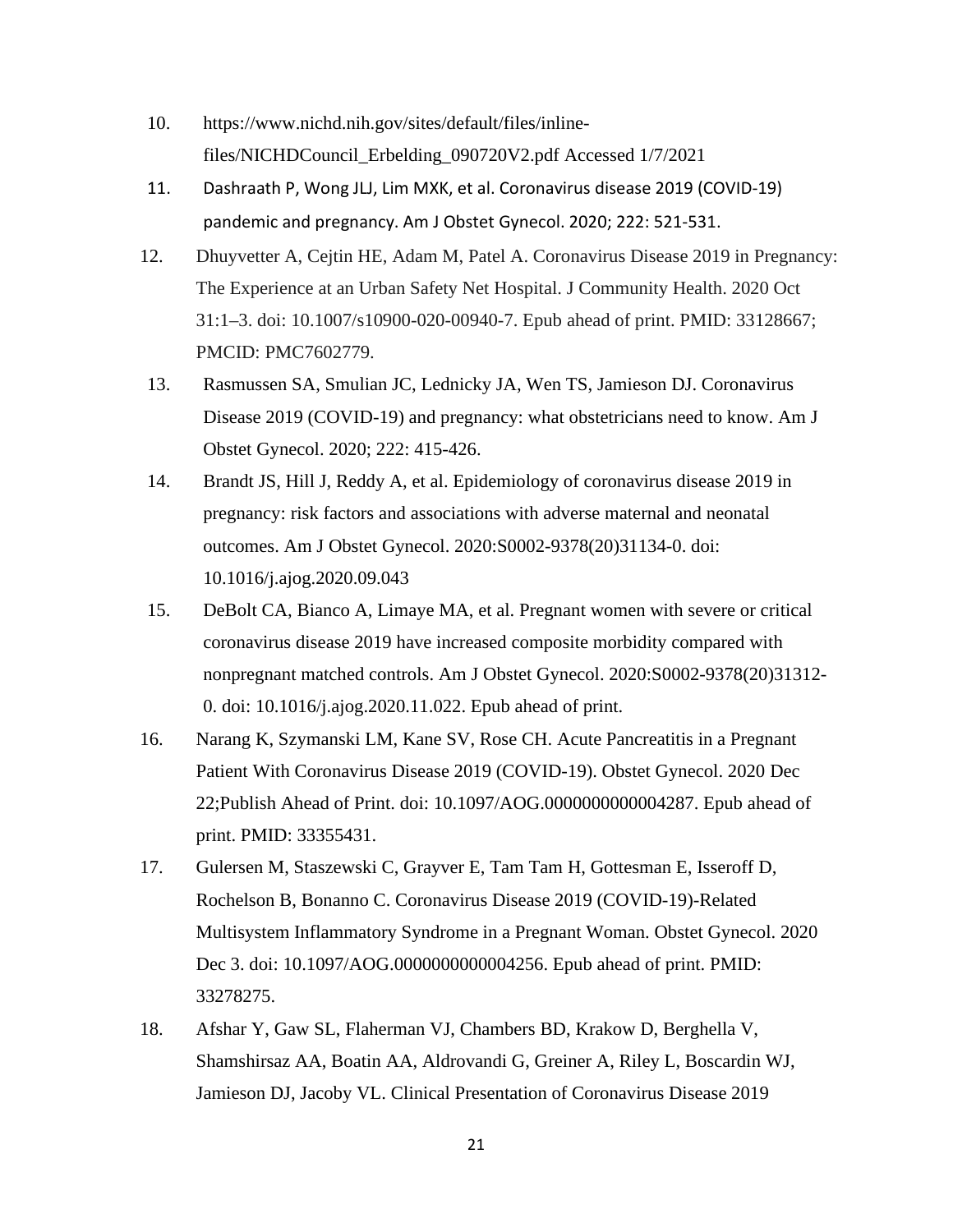(COVID-19) in Pregnant and Recently Pregnant People. Obstet Gynecol. 2020 Dec;136(6):1117-1125. doi: 10.1097/AOG.0000000000004178. PMID: 33027186; PMCID: PMC7673633.

- 19. Figueiro-Filho EA, Yudin M, Farine D. COVID-19 during pregnancy: an overview of maternal characteristics, clinical symptoms, maternal and neonatal outcomes of 10,996 cases described in 15 countries. J Perinat Med. 2020 Nov 26;48(9):900-911. doi: 10.1515/jpm-2020-0364. PMID: 33001856.
- 20. Hantoushzadeh S, Shamshirsaz AA, Aleyasin A, et al. Maternal death due to COVID-19. Am J Obstet Gynecol. 2020; 223: 109.e1-109.e16. doi: 10.1016/j.ajog.2020.04.030. Epub 2020 Apr 28.
- 21. Martinez Portilla RJ, Smith ER, He S, et al. Young pregnant women are also at an increased risk of mortality and severe illness due to COVID-19: Analysis of the Mexican National Surveillance Program. Am J Obstet Gynecol. 2020:S0002- 9378(20)32573-4. doi: 10.1016/j.ajog.2020.12.1197. Epub ahead of print. PMID: 33345802.
- 22. Blitz MJ, Rochelson B, Minkoff H, et al. Maternal mortality among women with coronavirus disease 2019 admitted to the intensive care unit. Am J Obstet Gynecol. 2020; 223:595-599.e5. doi:
- 23. [https://www.cdc.gov/mmwr/volumes/69/wr/mm6938e1.htm Accessed 1/15/2021](https://www.cdc.gov/mmwr/volumes/69/wr/mm6938e1.htm%20Accessed%201/15/2021)
- 24. Amorim MMR, Soligo Takemoto ML, Fonseca EBD. Maternal deaths with coronavirus disease 2019: a different outcome from low- to middle-resource countries? Am J Obstet Gynecol. 2020; 223:298-299.
- 25. Papapanou M, Papaioannou M, Petta A, Routsi E, Farmaki M, Vlahos N, Siristatidis C. Maternal and Neonatal Characteristics and Outcomes of COVID-19 in Pregnancy: An Overview of Systematic Reviews. Int J Environ Res Public Health. 2021 Jan 12;18(2):E596. doi: 10.3390/ijerph18020596. PMID: 33445657.
- 26. Sentilhes, Loïc et al. Coronavirus disease 2019 in pregnancy was associated with maternal morbidity and preterm birth. Am J Obstet Gynecol. 2020; 223, Issue 6, 914.e1 - 914.e15
- 27. Main EK, Chang SC, Carpenter AM, et al. Singleton preterm birth rates for racial and ethnic groups during the coronavirus disease 2019 pandemic in California. Am J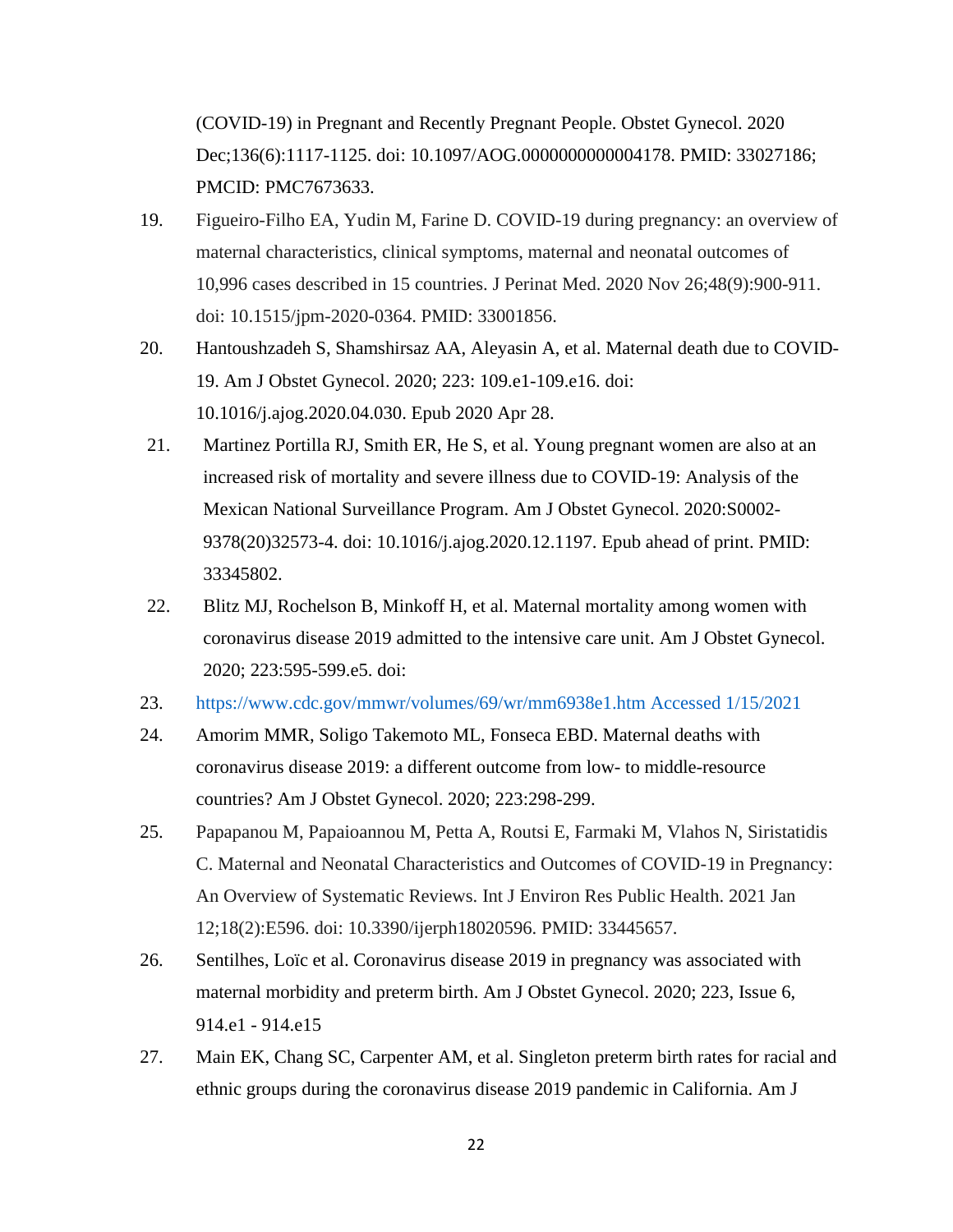Obstet Gynecol. 2020: S0002-9378(20)31208-4. doi: 10.1016/j.ajog.2020.10.033. Epub ahead of print. PMID: 33203528; PMCID: PMC7582039.

- 28. Della Gatta AN, Rizzo R, Pilu G, Simonazzi G. Coronavirus disease 2019 during pregnancy: a systematic review of reported cases. Am J Obstet Gynecol. 2020; 223: 36-41. doi: 10.1016/j.ajog.2020.04.013. Epub 2020 Apr 18.
- 29. Pachtman Shetty SL, Meirowitz N, Blitz MJ, Gadomski T, Weinberg CR. Myocardial injury associated with coronavirus disease 2019 in pregnancy. Am J Obstet Gynecol. 2020: S0002-9378(20)31188-1. doi: 10.1016/j.ajog.2020.10.014. Epub ahead of print. PMID: 33049250; PMCID: PMC7547307.
- 30. Mercedes BR, Serwat A, Naffaa L, et al. New-onset myocardial injury in pregnant patients with coronavirus disease 2019: a case series of 15 patients. Am J Obstet Gynecol. 2020:S0002-9378(20)31206-0. doi: 10.1016/j.ajog.2020.10.031. Epub ahead of print. PMID: 33098814; PMCID: PMC7577917.
- 31. Di Mascio D, Khalil A, Saccone G. et al. Outcome of coronavirus spectrum infections (SARS, MERS, COVID-19) during pregnancy: a systematic review and metaanalysis. Am J Obstet Gynecol MFM. 2020; 2: 100107
- 32. Ellington S, Strid P, Tong VT, et al. Characteristics of women of reproductive age with laboratory-confirmed SARS-CoV-2 infection by pregnancy status - United States, January 22-June 7, 2020. MMWR Morb Mortal Wkly Rep 2020;69:769-75. Available at: https://www.cdc.gov/mmwr/volumes/69/wr/mm6925a1.htm. Retrieved December 11, 2020.
- 33. Kim CNH, Hutcheon J, van Schalkwyk J, Marquette G. Maternal outcome of pregnant women admitted to intensive care units for coronavirus disease. 2019 Am J Obstet Gynecol., Volume 223, Issue 5, 773 – 774\
- 34. Blitz MJ, Grünebaum, A, Tekbali A, et al. Intensive care unit admissions for pregnant and nonpregnant women with coronavirus disease. 2019. Am J Obstet Gynecol., 2020; 223, 290–291
- 35. Zambrano LD, Ellington S, Strid P, et al. Update: characteristics of symptomatic women of reproductive age with laboratory-confirmed SARS-CoV-2 infection by pregnancy status - United States, January 22-October 3, 2020. CDC COVID-19 Response Pregnancy and Infant Linked Outcomes Team. MMWR Morb Mortal Wkly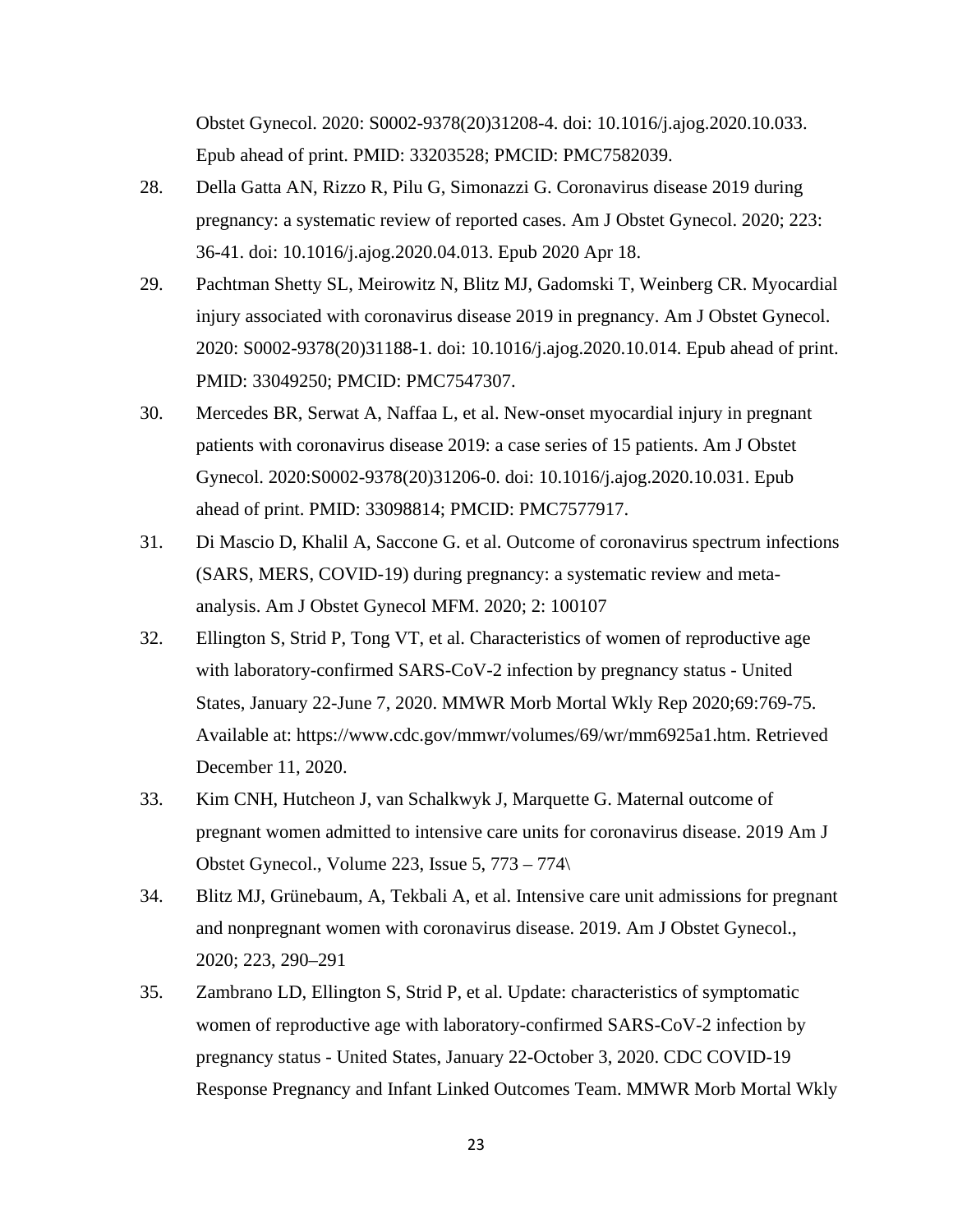Rep 2020;69:1641-7. Available at:

https://www.cdc.gov/mmwr/volumes/69/wr/mm6944e3.htm. Retrieved December 11, 2020.

- 36. Khalil A, Kalafat E, Benlioglu C et al. SARS-CoV-2 infection in pregnancy: a systematic review and meta-analysis of clinical features and pregnancy outcomes. EClinicalMedicine. 2020 Aug;25:100446. doi: 10.1016/j.eclinm.2020.100446. Epub 2020 Jul 3. PMID: 32838230; PMCID: PMC7334039.
- 37. Kotlyar, Alexander M. et al. Vertical transmission of coronavirus disease 2019: a systematic review and meta-analysis. Am J Obstet Gynecol., 2020; 223: 773-774
- 38. Patberg ET, Adams T, Rekawek P. Coronavirus disease 2019 infection and placental histopathology in women delivering at term. Am J Obstet Gynecol. 2020: S0002- 9378(20)31194-7. doi: 10.1016/j.ajog.2020.10.020. Epub ahead of print.
- 39. Sherer ML, Lei J, Creisher P, et al. Dysregulated immunity in SARS-CoV-2 infected pregnant women. medRxiv [Preprint]. 2020 Nov 16:2020.11.13.20231373. 10.1016/j.ajog.2020.06.020. Epub 2020 Jun 15. PMID: 32553910; PMCID: PMC7294262.
- 40. Joseph NT, Stanhope KK, Badell ML, Horton JP, Boulet SL, Jamieson DJ. Sociodemographic Predictors of SARS-CoV-2 Infection in Obstetric Patients, Georgia, USA. Emerg Infect Dis. 2020 Nov;26(11):2787-2789. doi: 10.3201/eid2611.203091. Epub 2020 Oct 13. PMID: 33050982; PMCID: PMC7588535.
- 41. Emeruwa UN, Spiegelman J, Ona S, Kahe K, Miller RS, Fuchs KM, Aubey JJ, Booker W, D'Alton ME, Friedman AM, Aziz A, Sutton D, Purisch SE, Goffman D, Melamed A, Gyamfi-Bannerman C. Influence of Race and Ethnicity on Severe Acute Respiratory Syndrome Coronavirus 2 (SARS-CoV-2) Infection Rates and Clinical Outcomes in Pregnancy. Obstet Gynecol. 2020 Nov;136(5):1040-1043. doi: 10.1097/AOG.0000000000004088. PMID: 32701761.
- 42. Andrasfay T, Goldman N. Reductions in 2020 US life expectancy due to COVID-19 and the disproportionate impact on the Black and Latino populations. Proc Natl Acad Sci U S A. 2021 Feb 2;118(5):e2014746118. doi: 10.1073/pnas.2014746118. PMID: 33446511.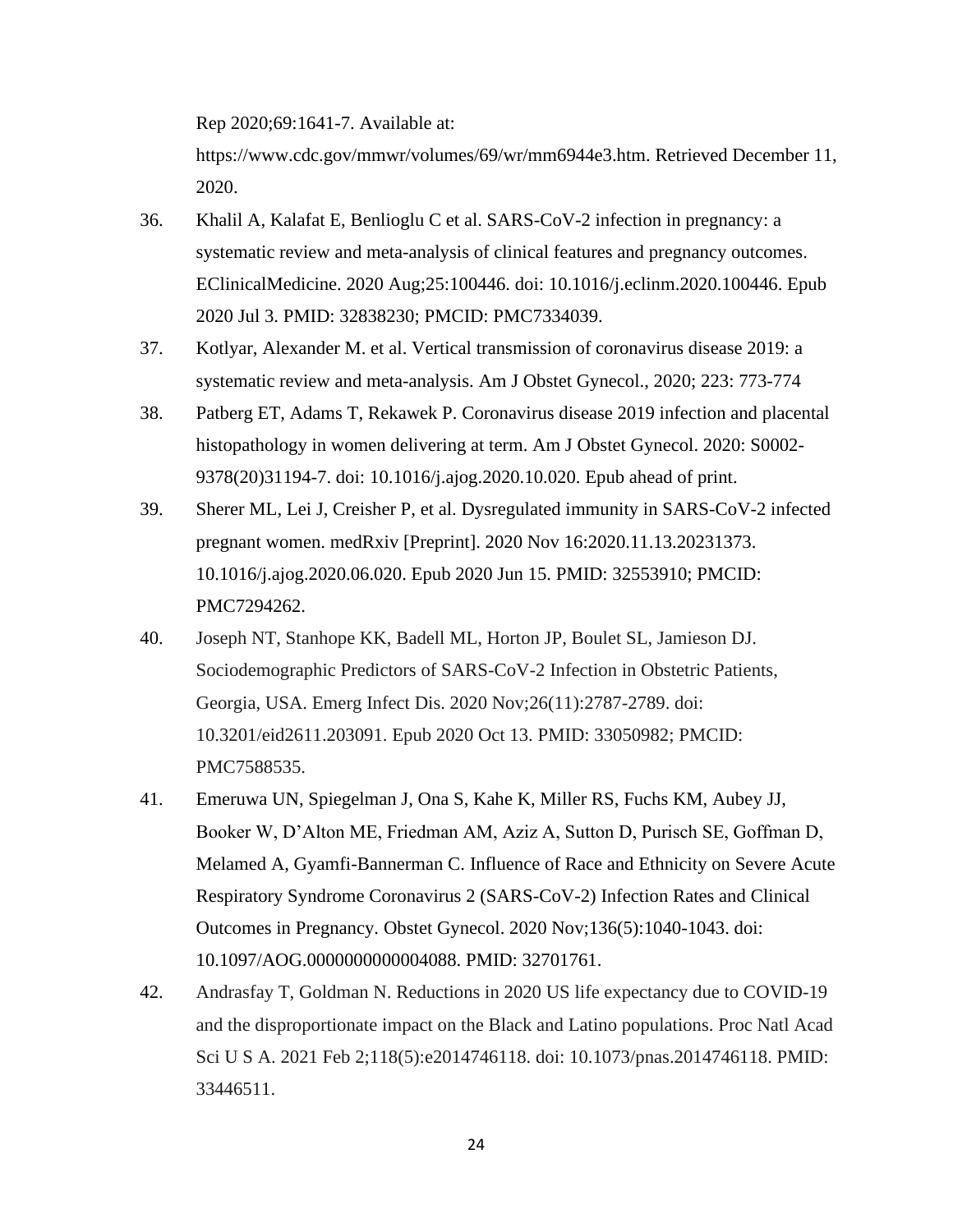- 43. Saccone G, Florio A, Aiello F, et al. Psychological impact of coronavirus disease 2019 in pregnant women. Am J Obstet Gynecol. 2020; 223:293-295. doi: 10.1016/j.ajog.2020.05.003. Epub 2020 May 7. PMID: 32387321; PMCID: PMC7204688.
- 44. https://www.cdc.gov/coronavirus/2019 ncov/vaccines/recommendations/pregnancy.html Accessed 1/7/2021
- 45. [https://s3.amazonaws.com/cdn.smfm.org/media/2591/SMFM\\_Vaccine\\_Statement\\_12](https://s3.amazonaws.com/cdn.smfm.org/media/2591/SMFM_Vaccine_Statement_12-1-20_(final).pdf) [-1-20\\_\(final\).pdf](https://s3.amazonaws.com/cdn.smfm.org/media/2591/SMFM_Vaccine_Statement_12-1-20_(final).pdf) Accessed 1/10/20021
- 46. https://www.asrm.org/globalassets/asrm/asrm-content/news-and-publications/covid-19/covidtaskforceupdate11.pdf
- 47. https://sogc.org/en/-COVID-19/en/content/COVID-19/COVID-19.aspx Accessed 1/7/2021
- 48. https://www.sozialministerium.at/dam/jcr:12f12b2b-375e-483f-8a80 d6c58b0c848c/COVID-19\_Empfehlung\_des\_Nationalen\_Impfgremiums\_zur\_Priorisierung\_Version\_2.1- 26.12.2020.pdf Accessed 1/7/2021
- 49. [https://www.has-sante.fr/jcms/p\\_3227179/fr/vaccination-contre-la-covid-19-la-has](https://www.has-sante.fr/jcms/p_3227179/fr/vaccination-contre-la-covid-19-la-has-definit-la-strategie-d-utilisation-du-vaccin-comirnaty%20Accessed%201/7/2021)[definit-la-strategie-d-utilisation-du-vaccin-comirnaty Accessed 1/7/2021](https://www.has-sante.fr/jcms/p_3227179/fr/vaccination-contre-la-covid-19-la-has-definit-la-strategie-d-utilisation-du-vaccin-comirnaty%20Accessed%201/7/2021)
- 50. https://www.rki.de/DE/Content/Infekt/Impfen/Materialien/Downloads-COVID-19/Aufklaerungsbogen-de.pdf?\_\_blob=publicationFile Accessed 1/7/2021
- 51. https://www.rcpi.ie/news/releases/statement-pregnancy-covid-19/
- 52. https://www.rcog.org.uk/en/news/updated-advice-on-covid-19-vaccination-inpregnancy-and-women-who-are-breastfeeding/ Accessed 1/7/2021
- 53. [https://www.rivm.nl/en/novel-coronavirus-covid-19/vaccine-against-covid-19](https://www.rivm.nl/en/novel-coronavirus-covid-19/vaccine-against-covid-19%20Accessed%201-11-2021)  [Accessed 1-11-2021](https://www.rivm.nl/en/novel-coronavirus-covid-19/vaccine-against-covid-19%20Accessed%201-11-2021)
- 54. [https://www.jpost.com/breaking-news/health-ministry-updates-priority-list-for-covid-](https://www.jpost.com/breaking-news/health-ministry-updates-priority-list-for-covid-19-vaccines-652738%20Accessed%201/11/2021)[19-vaccines-652738 Accessed 1/11/2021](https://www.jpost.com/breaking-news/health-ministry-updates-priority-list-for-covid-19-vaccines-652738%20Accessed%201/11/2021)
- 55. <https://www.japantimes.co.jp/news/2020/12/25/national/japan-vaccine-older-people/> Accessed 1/12/2021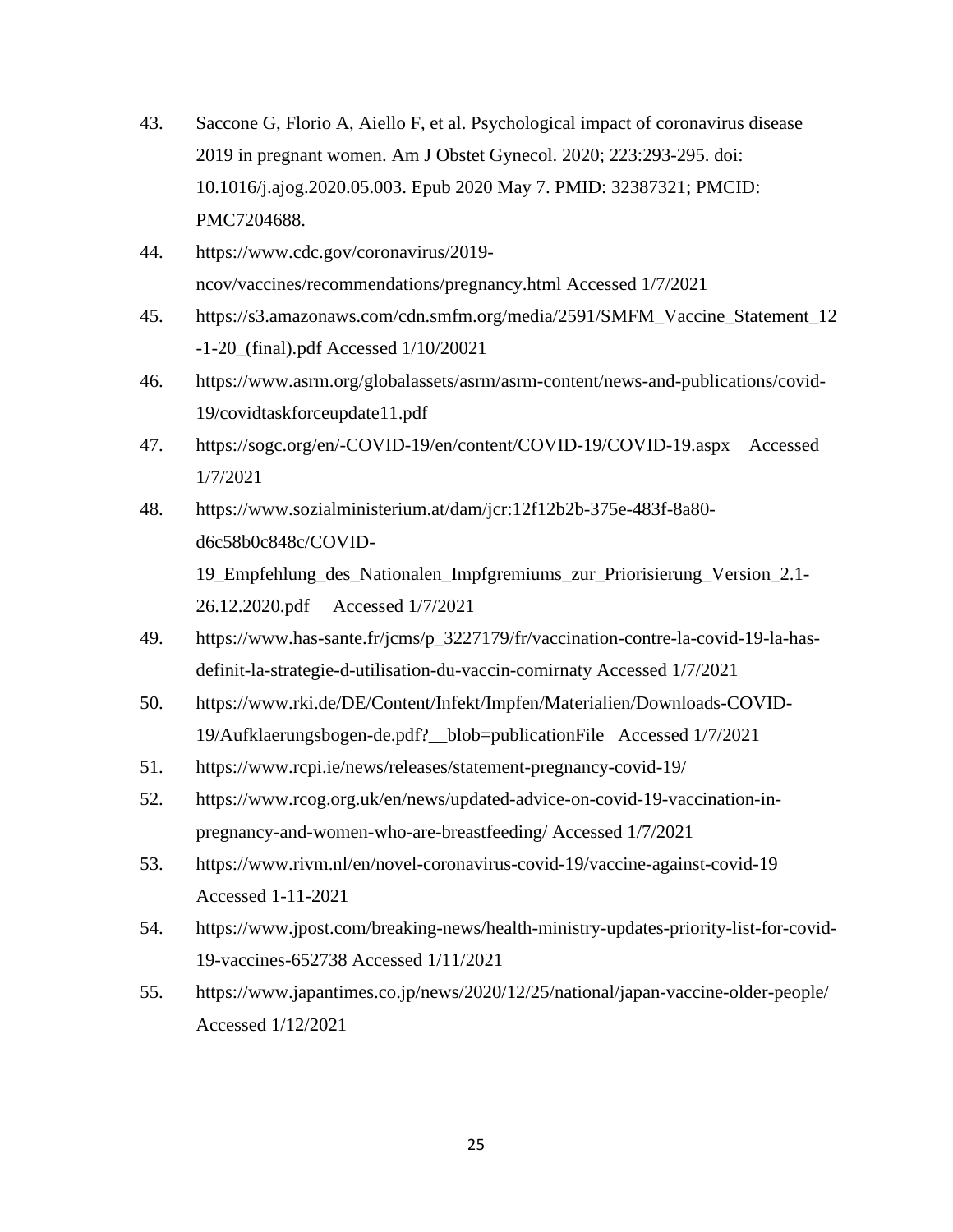- 56. World Health Organization: https://www.who.int/docs/defaultsource/immunization/sage/covid/sage-prioritization-roadmap-covid19- Accessed 1/7/2021
- 57. https://www.webmd.com/vaccines/covid-19-vaccine/news/20210112/why-covidvaccines-are-false Accessed 1/15/2021
- 58. SAGE Working Group on Vaccine Hesitancy http://www.who.int/immunization/sage/sage\_wg\_vaccine\_hesitancy\_apr12 /en/ Accessed 1/11/2021
- 59. McCullough LB. Coverdale JH, Chervenak FA. Professional Ethics in Obstetrics and Gynecology. New York and Cambridge: Cambridge University Press, 2020.
- 60. Chervenak FA, McCullough LB, Brent RL. The professional responsibility model of obstetrical ethics: avoiding the perils of clashing rights. Am J Obstet Gynecol. 2011; 205: 315.e1-5.
- 61. Chervenak FA, McCullough LB. Academic physicians as factory workers: identifying and preventing alienation of labor. Am J Obstet Gynecol. 2019; 220: 558- 561.
- 62. McCullough LB, Wilson NL, Teasdale TA, Kolpakchi AL, Skelly JR. Mapping personal, familial, and professional values in long-term care decisions. Gerontologist. 1993; 33: 324-332.
- 63. Rasmussen SA, Kelley CF, Horton JP, Jamieson DJ. Coronavirus Disease 2019 (COVID-19) Vaccines and Pregnancy: What Obstetricians Need to Know. Obstet Gynecol. 2020 Dec 23;Publish Ahead of Print. doi: 10.1097/AOG.0000000000004290. Epub ahead of print. PMID: 33370015.
- 64. Wilson RJ, Paterson P, Jarrett C, Larson HJ. Understanding factors influencing vaccination acceptance during pregnancy globally: A literature review. Vaccine. 2015;33:6420–9. pmid:26320417
- 65. Myers KL. Predictors of maternal vaccination in the United States: An integrative review of the literature. Vaccine. 2016;34:3942–9. pmid:27317458
- 66. Lutz CS, Carr W, Cohn A, Rodriguez L. Understanding barriers and predictors of maternal immunization: Identifying gaps through an exploratory literature review. Vaccine. 2018;36:7445–55. pmid:30377064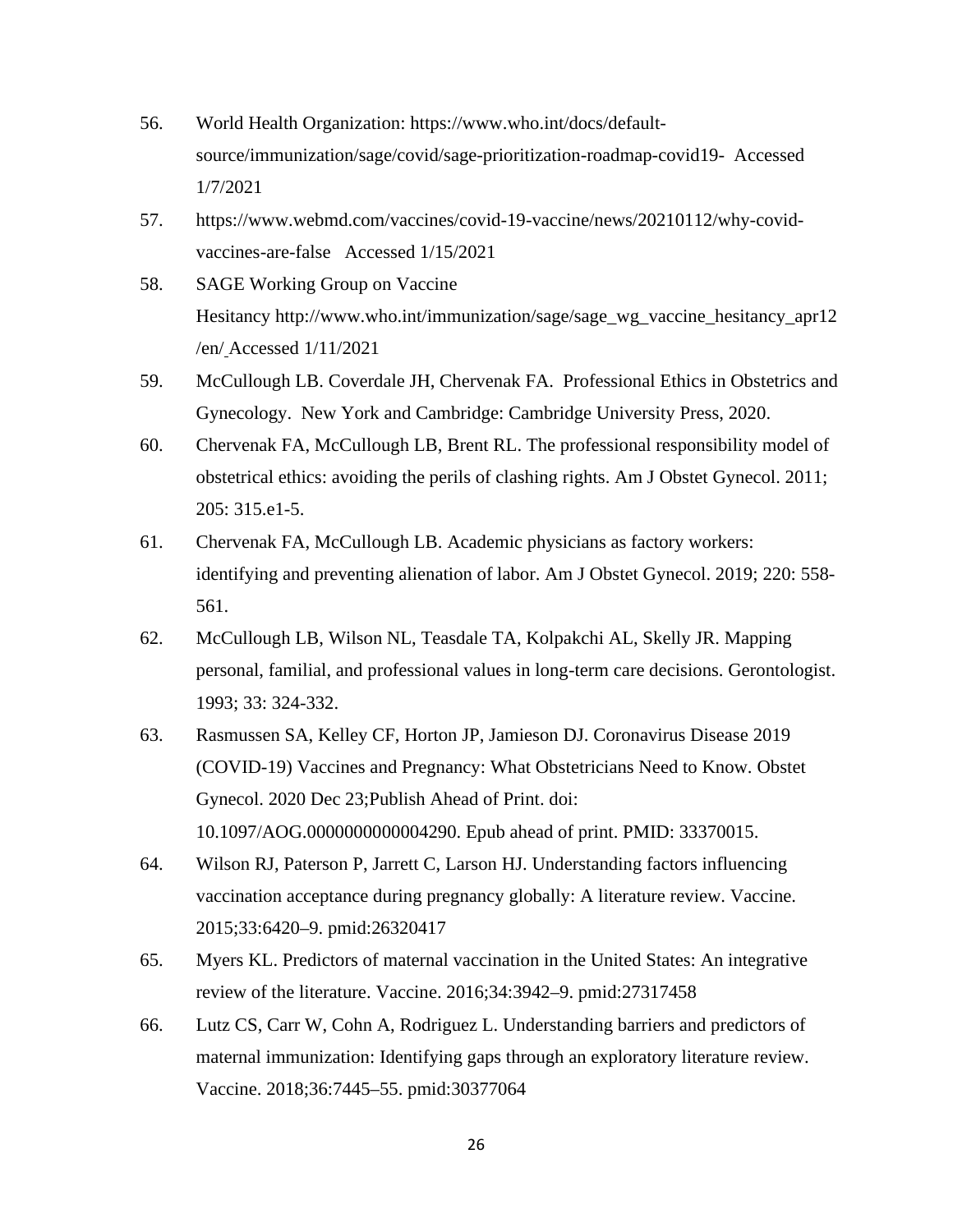- 67. Poliquin V, Greyson D, Castillo E. A systematic review of barriers to vaccination during pregnancy in the Canadian context. Journal of Obstetrics and Gynaecology Canada. 2018. pmid:30361161
- 68. Yuen CYS, Tarrant M. Determinants of uptake of influenza vaccination among pregnant women—A systematic review. Vaccine. 2014;32:4602–13. pmid:24996123
- 69. Kilich E, Dada S, Francis MR, et al. "Factors that influence vaccination decisionmaking among pregnant women: A systematic review and meta-analysis." *PloS one* 15, no. 7 (2020): e0234827.
- 70. Chervenak FA, McCullough LB, Brent RL. Professional Responsibility and Early Childhood Vaccination. J Pediatr 2016; 169: 305-309.
- 71. Ferdinand KC, Nedunchezhian S, Reddy TK. The COVID-19 and Influenza "Twindemic": Barriers to Influenza Vaccination and Potential Acceptance of SARS-CoV2 Vaccination in African Americans. J Natl Med Assoc. 2020;112:681-687. doi: 10.1016/j.jnma.2020.11.001. Epub 2020 Dec 1. PMID: 33276969.
- 72. Bogart LM, Ojikutu BO, Tyagi K, et al. COVID-19 Related Medical Mistrust, Health Impacts, and Potential Vaccine Hesitancy Among Black Americans Living With HIV. J Acquir Immune Defic Syndr. 2021;86:200-207. doi: 10.1097/QAI.0000000000002570. PMID: 33196555.
- 73. Chervenak FA, McCullough LB. The unlimited-rights model of obstetric ethics threatens professionalism. BJOG 2017; 124: 1144-1147.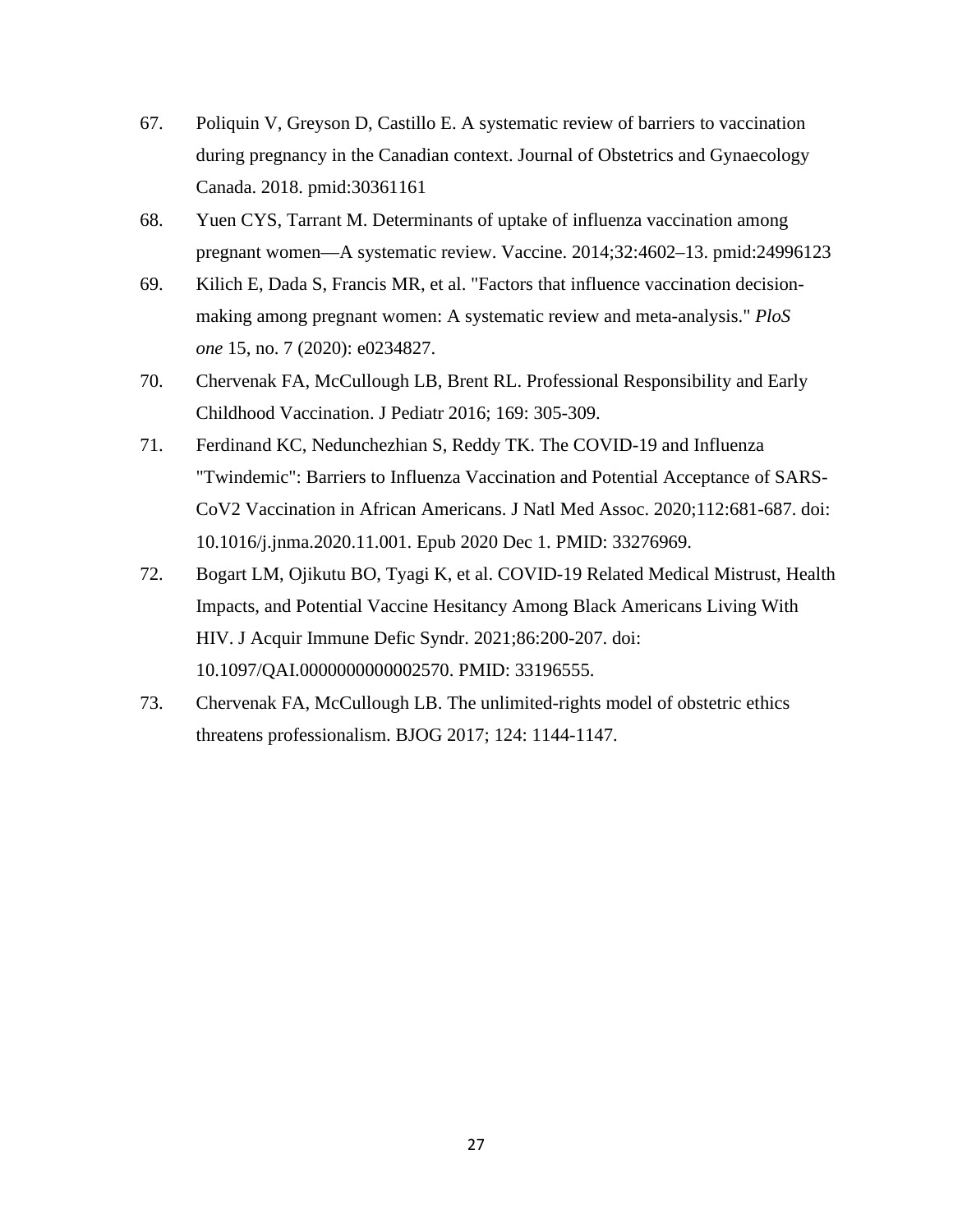Table 1: Guidance from Governments and Professional Associations North American

United States: The Centers for Disease Control (CDC) states: "People who are pregnant and part of a group recommended to receive the COVID-19 vaccine may choose to be vaccinated. If they have questions about getting vaccinated, a discussion with a healthcare provider might help them make an informed decision."1,44

The American College of Obstetricians and Gynecologists states that: "COVID-19 vaccines should not be withheld from pregnant individuals who meet criteria for vaccination based on ACIP-recommended priority groups." And " COVID-19 vaccines should be offered to lactating individuals similar to non-lactating individuals when they meet criteria for receipt of the vaccine based on prioritization groups outlined by the ACIP."2

The Society for Maternal-Fetal Medicine (SMFM) states that: " … SMFM recommends that healthcare workers, who are considered prioritized for vaccination, be offered the vaccine if pregnant..." And "…pregnant and lactating women who are otherwise eligible should be offered the vaccine."45

The American Society for Reproductive Medicine (ASRM) states that: "Patients undergoing fertility treatment and pregnant patients should be encouraged to receive vaccination based on eligibility criteria. Since the vaccine is not a live virus, there is no reason to delay pregnancy attempts because of vaccination administration or to defer treatment until the second dose has been administered…." and "A shared decision-making model between patients and providers should be used when considering vaccination and should take into consideration the ethical principles of autonomy, beneficence, and non-maleficence."<sup>46</sup>

Canada: The Canadian Society of Obstetricians and Gynaecologists of Canada (SOGC) states: "For individuals who are at high risk of infection and/or morbidity from COVID-19, it is the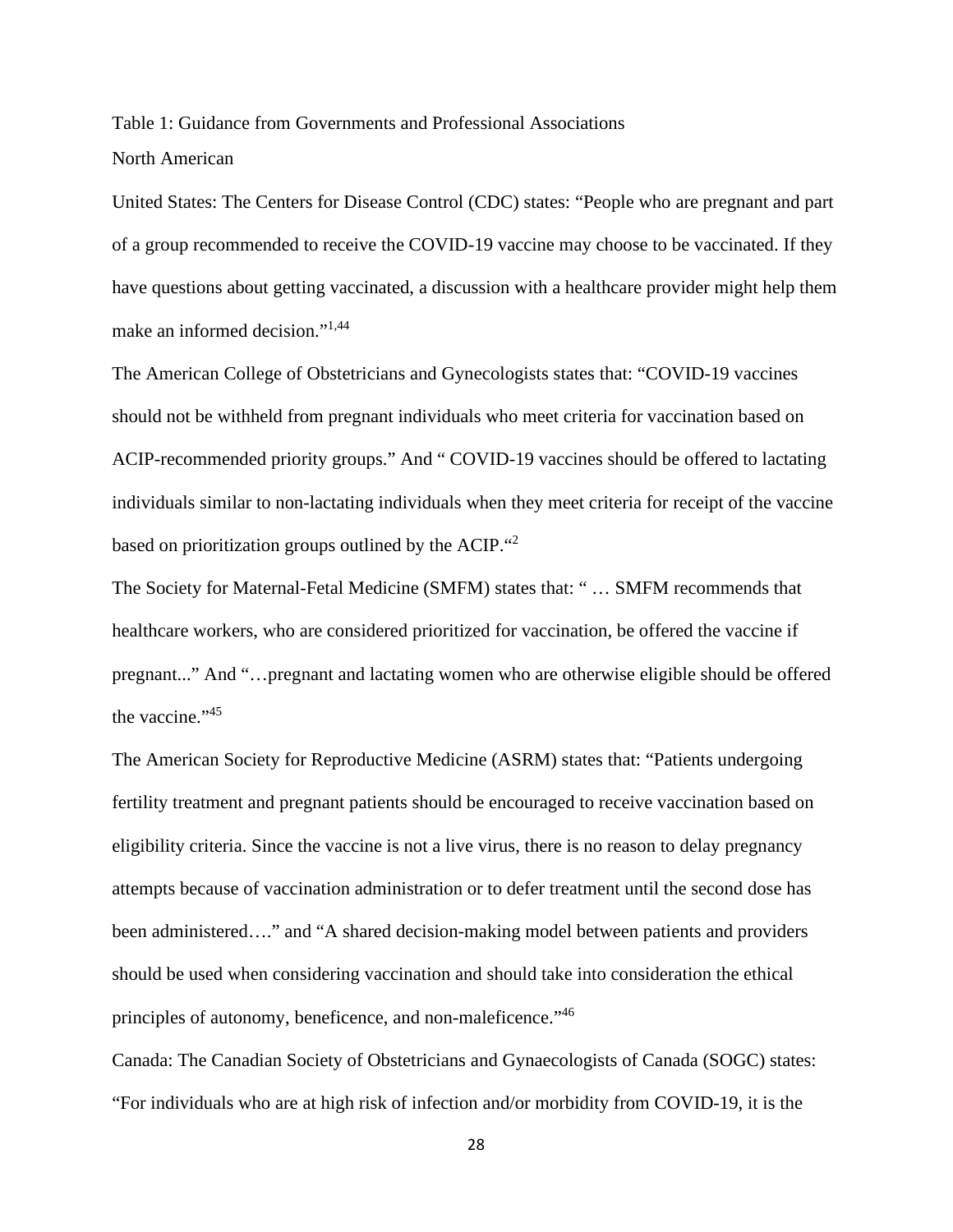SOGC's position that the documented risk of not getting the COVID-19 vaccine outweighs the theorized and undescribed risk of being vaccinated during pregnancy or while breastfeeding and vaccination should be offered.<sup>47</sup>

#### Europe

Austria: The health ministry has said that COVID vaccination is contraindicated in pregnant and breastfeeding women but priority for immunization should be given to partners of pregnant women because of the severe disease history in pregnancy.48

France: The health ministry states: "Administration of the vaccine during pregnancy is not recommended (unless a high risk of severe form was identified during the pre-vaccination consultation), the safety data still being insufficient to inform about the risks of vaccination during pregnancy. ."49

Germany: the Robert Koch institute states: "…because there is insufficient experience, immunization in pregnancy and while breastfeeding is currently only recommended after individual risk-benefit assessment."50

Ireland: The Royal College of Physicians of Ireland states: "Pregnant healthcare workers are numerous in our workforce and their specific needs should be considered equally alongside their non-pregnant colleagues. Assessment of risk by the individual needs acknowledgment, and the pregnant woman should be able to choose vaccination if she falls into a priority group. Counselling by healthcare provider should balance available data on vaccine safety, risks to pregnant women from COVID-19 infection, and a woman's individual risk for infection and severe disease. While there is no data on breastfeeding, there is no known biological mechanism to cause harm.<sup>51</sup>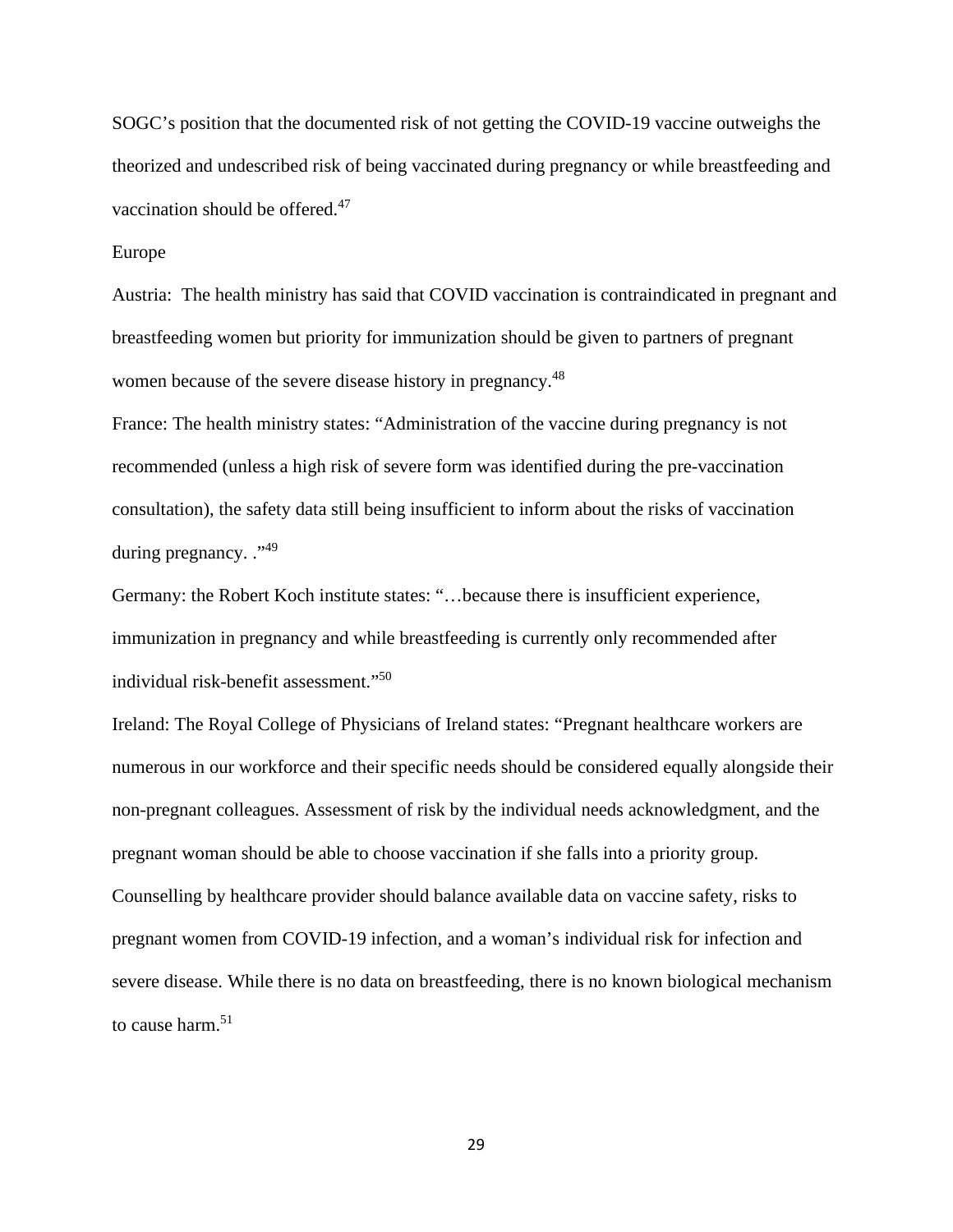United Kingdom: The Joint Committee on Vaccination and Immunisation (JCVI), which previously said that pregnant women should not be immunized, now says (as of 12/30/2020) that: "Although the available data do not indicate any safety concern or harm to pregnancy, there is insufficient evidence to recommend routine use of COVID-19 vaccines during pregnancy" and "..the JCVI now advises that if a pregnant woman meets the definition of being clinically extremely vulnerable, then she should discuss the options of COVID-19 vaccination with her obstetrician and/or doctor. This is because their underlying condition may put them at very high risk of experiencing serious complications of COVID-19."52

The Netherlands: The National Institute for Public Health and the Environment of the Ministry of health, Welfare, and Sport states: "Are you pregnant? If so, it is recommended to postpone the vaccination until after your pregnancy."53

#### Middle East

Israel: "Priority will now be given to breastfeeding women, pregnant women and women who are planning to get pregnant."54

## Asia

Japan: "Pregnant women will not be given vaccination priority due to insufficient knowledge about vaccine safety and effectiveness for them."55

### International

The World Health Organization (WHO) states that "Guidance on pregnant women in groups prioritized for vaccination before these urgently needed safety data are available will need to await information about the specific characteristics of the vaccines authorized for use, as well as the latest evidence on risks of COVID-19 for pregnant women and their children.<sup>56</sup>